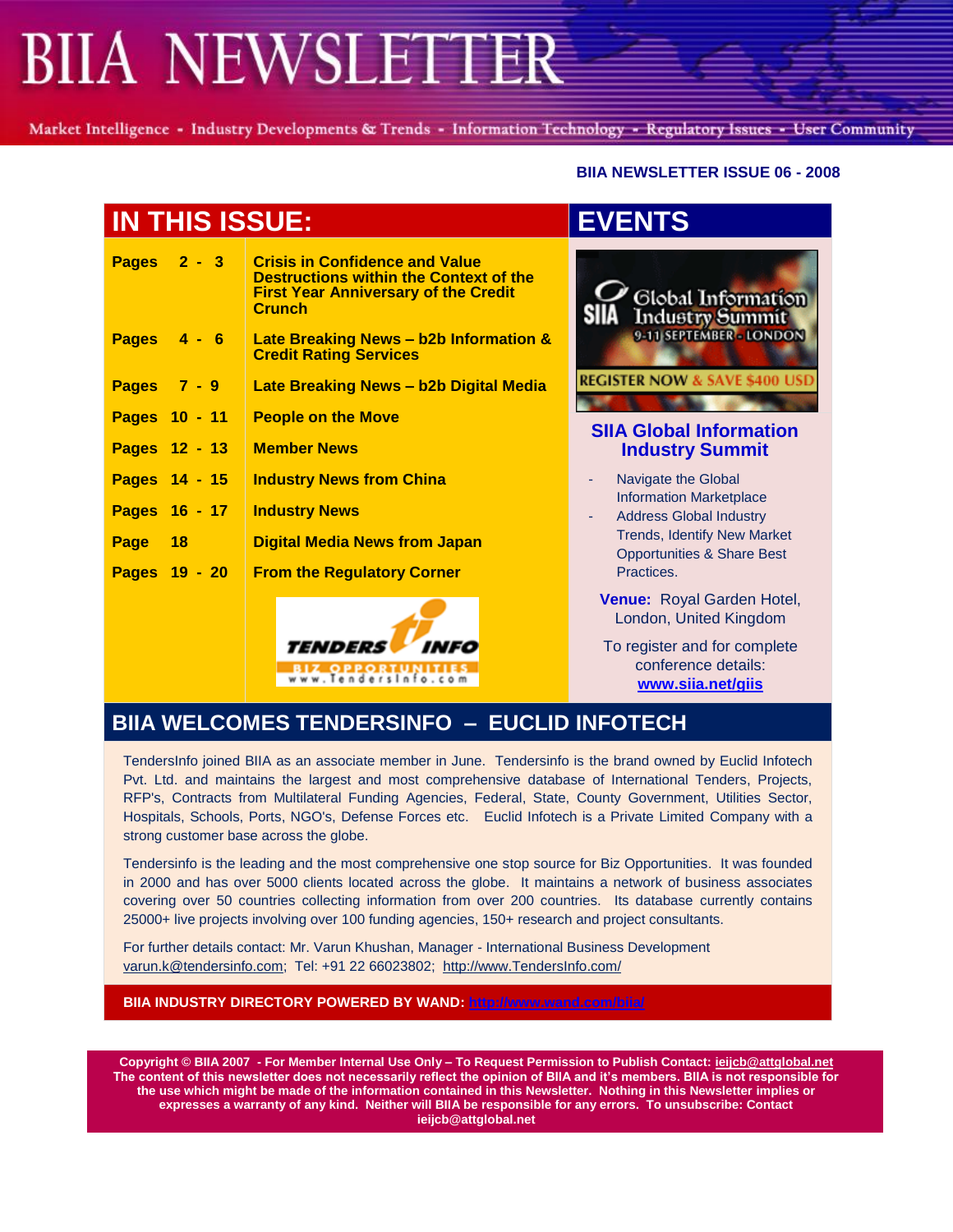Market Intelligence - Industry Developments & Trends - Information Technology - Regulatory Issues - User Community

**BIIA NEWSLETTER ISSUE 06 - 08**

# **CRISIS IN CONFIDENCE AND VALUE DESTRUCTION**

## **THE (GROWTH) PARTY IS OVER – AT LEAST FOR THE TIME BEING!**

*Time flies!*It is hard to believe that the credit crunch is now one year old and the effects on the financial system and information services are still with us. When the credit crunch started to bite the "growth party" in credit and financial information services was in full swing. Industry leaders showed impressive revenue growth as a result of major acquisitions, geographic expansion and product development. The last quarter of 2007 and the first quarter of 2008 however revealed a different story. **The implications of these developments will be covered in the July 2008 Newsletter.**



#### *Value Destruction:*

For those who are "married" to the financial services industry as a source of major revenues, the rude awakening came in the second half of 2007. Rating agencies revenues took a beating, the same applied to consumer credit information companies. Investors took flight initiating a value destruction not seen for a decade as reflected by the charts on the left. Based on the news from the financial services sector, the financial markets and the first quarter results of information company industry leaders do not expect any short term improvements.

#### *Culprits or Victims:*

Currently the rating agencies are bearing the brunt of the blame and at the same time the financial consequences. In particularly in Europe where decade-old resentments against the Anglo-Saxon rating agencies are now spilling over into the realm of the surreal. Based on the current hype it is possible that the business of credit ratings may not be the same in the foreseeable future due to new regulations. Rating industry members have to make a huge effort to overcome this crisis in confidence.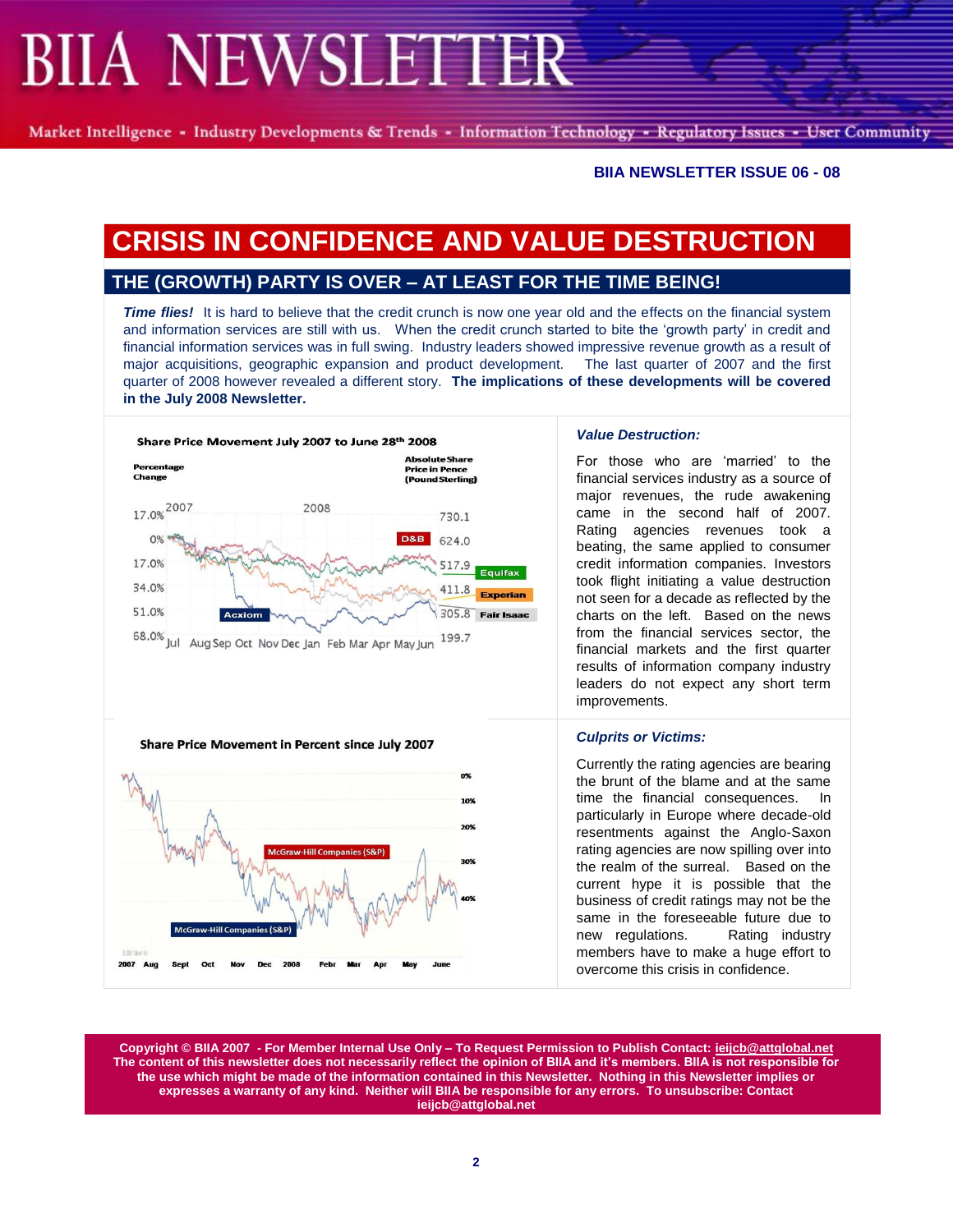Market Intelligence - Industry Developments & Trends - Information Technology - Regulatory Issues - User Community

#### **BIIA NEWSLETTER ISSUE 06 - 08**

# **CRISIS IN CONFIDENCE AND VALUE DESTRUCTION**

## **THE (GROWTH) PARTY IS OVER … … (continued)**

#### *Culprits or Victims:*

Peer Stein of the International Finance Corporation (IFC-World Bank Group) raised a number of interesting questions at the recent European Consumer Credit Information Association (ACCIS) annual meeting. He examined the role credit bureaus played in the subprime crisis, but failed in to get off the proverbial fence:

#### *Did credit bureaus fail? His answer was a yes and a no:*

- **"Yes:** Even the most sophisticated credit bureau systems are perfect. FICO scores (which were subject to a good dose of criticism) are not designed for subprime markets. Existing models not updated in timely manner to reflect evolving lending trends. Subprime applicants could be described as "thin file clients"
- **"No:** Credit bureaus and related tools are only as good as prevailing lending practices. There were lax underwriting practices based on credit scores alone. To some extent irregularities such as "credit doctoring'. Securitization and derivative transactions mask underlying risk"

According to comments from the floor, it was inappropriate to lay the blame on the credit information industry and rating agencies alone. The whole system was flawed:

- Incentives paid up-front
- Lax due diligence and misuse of information
- Luring subprime borrowers into commitments they could not fulfill,
- Flawed rating models
- No adequate risk monitoring financial instruments were disconnected from the source of the risk and "blind" investors who chose to ignore risk.

The crisis should be taken as an opportunity for rating agencies and information companies to work together to provide effective monitoring and appropriate risk assessment tools as a basis for rating models. The respective industry association should be taking a leading role in this effort.

#### *What measures can credit bureaus take?*

 "Enable better risk assessment through stronger models, mover coverage and inclusion of thin-file clients and ensuring data quality and accuracy." The crisis is a clear signal for credit bureaus to include more non-traditional forms of data." More financial education and financial literacy.

The audience concurred. As a matter of fact the industry has begun to introduce programs to educate the public.

#### **Should credit bureaus promote responsible lending?**

This question drew a strong response from a representative from financial institutions. The representative clearly stated that responsible lending was a matter of the financial services industry to deal with. It was not a role the credit bureaus should assume.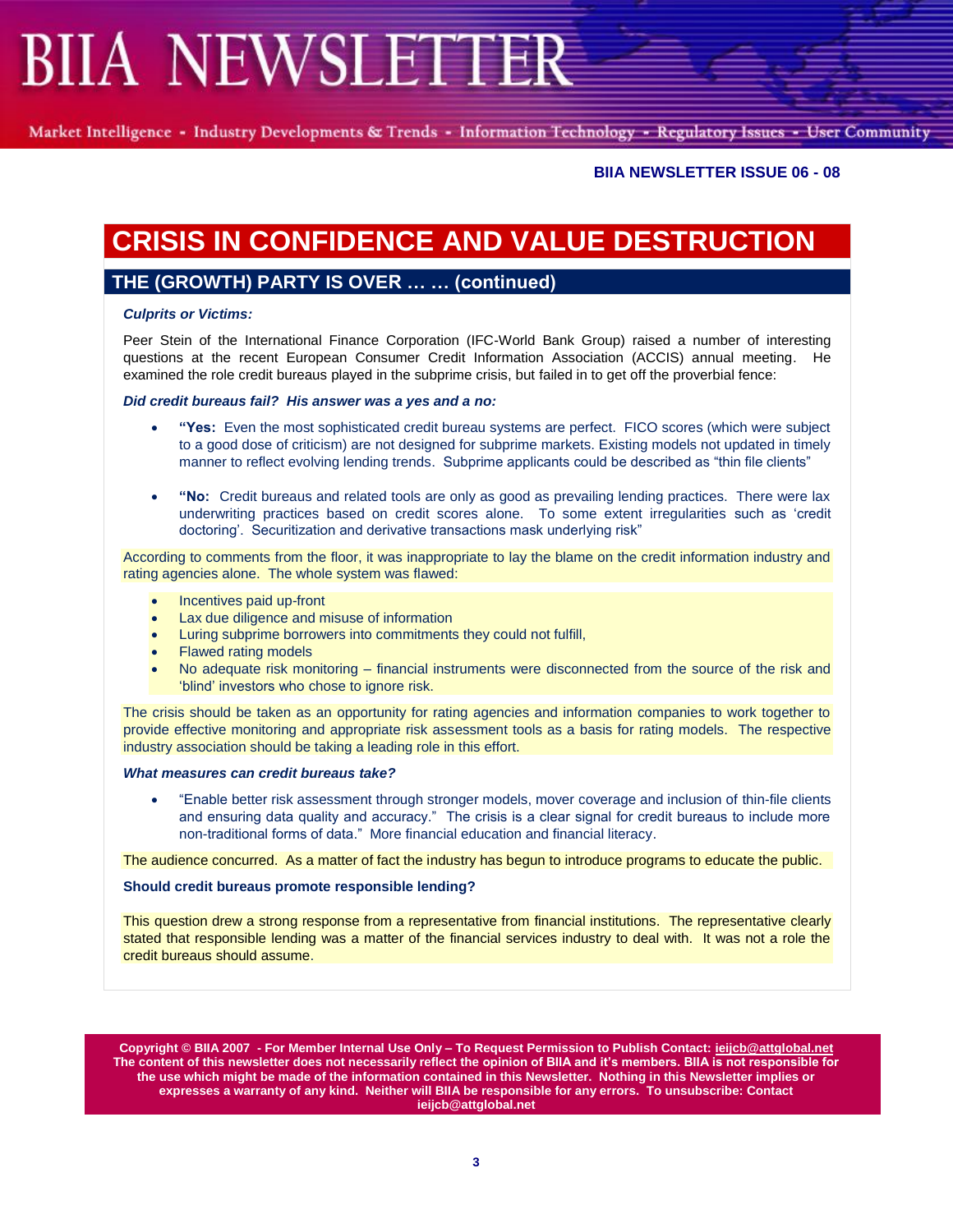Market Intelligence - Industry Developments & Trends - Information Technology - Regulatory Issues - User Community

#### **BIIA NEWSLETTER ISSUE 06 - 08**

## **LATE BREAKING NEWS – B2B INFORMATION & CREDIT RATING SERVICES**

### **US IDENTITY FRAUD \$ 45.3 BN IN 2007 – BUT DECLINING**

Identity theft remains a major problem with losses totaling US\$ 45.3 billion. However losses appear to be declining according to a study by Javelin Strategy & Research. Overall losses declined by 11% from US\$ 51 bn in 2006. Average loss of US\$ 5,574 fell by 6% down from US\$ 5,920 as retailers and banks are beefing up their instore and online security systems. Nevertheless still 8.4 million Americans (one in every 28) learned that criminals had committed fraud with their credit cards or social security numbers. The largest data theft reported in 2007 involved 45.7 million records of credit and debit cards. *Source: Reuters*

### **CONSUMER CREDIT INFORMATION ISSUES IN THE USA**

Stuart Pratt, President of CDIA presented and discussed various issues of credit bureaus in a mature market such as the US at the recent annual meeting of ACCIS (European Association of Consumer Credit Bureaus). Here are his comments:

- 250 million consumers have access to the choice to freeze their credit report, however only approximately 100,000 have done so
- There is pressure to prohibit all fees for consumers having access to their credit reports
- Some lenders indicate that FICO scores are less important and speaking of "…score inflation…". Some critics suggest that credit histories are not sufficiently complete to create accurate credit scores
- Alternative Data Sources are seen to become highly relevant in achieving a greater degree of risk predictions: Studies funded by CDIA and industry show that alternative data sources can be predictive of ability and willingness to pay (Brookings/PERC). Payment data sources include rent payments, utility payments, telecom (cellular) payments
- Accuracy & Reinvestigations are extremely important to consumers: More than 160 million disclosures to consumers were made over a two-year period ("04-"06). Trending remains strong. 70 percent of disputes are resolved in 10 days, but consumers aren"t satisfied if they miss out on a deal
- The Federal Trade Commission is again studying accuracy of data and will release a report on a methodology later this year
- Data security is a critical issue and is closely linked to consumer level of confidence concerning identity theft

Pratt reiterated that consumers are exceedingly conscious of the fact that data security and identity theft are intertwined. Therefore, data security is the most pressing issue for the consumer information industry today. To view Stuart Pratt"s presentation please go to member news: *<http://www.biia.com/memberNewsPW.php>*

*BIIA attended the ACCIS Annual Meeting. BIIA believes these issues are not unique to the USA market and are relevant to all markets for consumer credit information services.*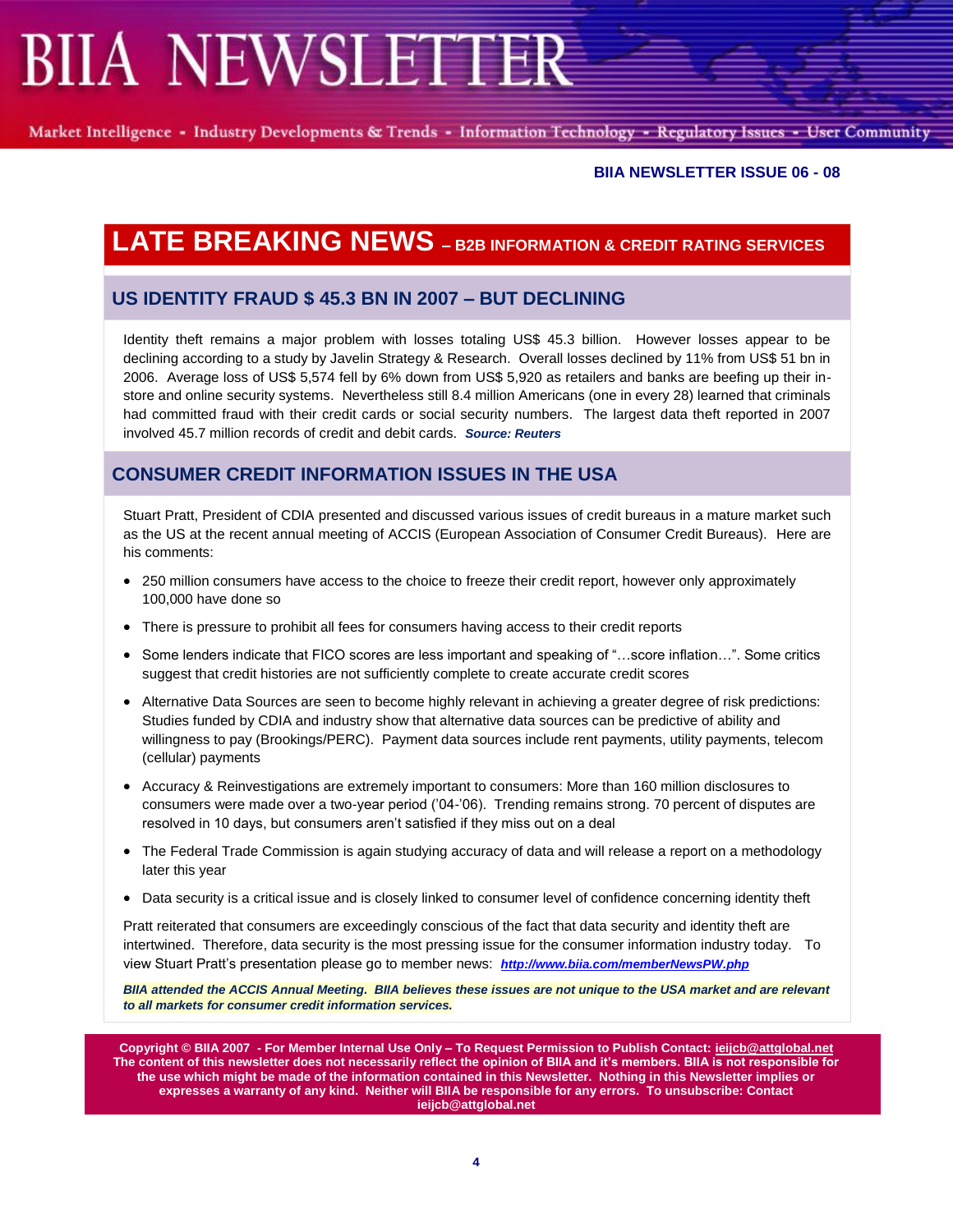Market Intelligence - Industry Developments & Trends - Information Technology - Regulatory Issues - User Community

#### **BIIA NEWSLETTER ISSUE 06 - 08**

# **LATE BREAKING NEWS – B2B INFORMATION & CREDIT RATING SERVICES**

### **EXPERIAN BUILDS DATA CENTER FORTRESS**

As Stuart Pratt, President of CDIA stated in his presentation at the ACCIS annual meeting, security and business continuity have become the single biggest concerns, and the ability to deal with almost any kind of threat is a near obsession. BIIA received through iCopyright Clip&Copy [\[support@icopyright.com\]](mailto:support@icopyright.com]) article concerning Experian's compassion in building a data center fortress. [http://www.biia.com/memberNewsPW.php.](http://www.biia.com/memberNewsPW.php) The article accentuates the importance of data security for the consumer credit information industry.

### **ICRA REPORTS STRONG GROWTH IN FISCAL YEAR ENDING MARCH 2008**

*No credit crunch blues at ICRA rating services.* ICRA Group, India reported a 40% growth in consolidated revenues for the financial year ending March  $31<sup>st</sup>$ , 2008. Total revenues were Rs 1,073 million against Rs 766 million in the previous fiscal year. Income after tax rose 43% to Rs 285 million versus Rs 200 million for the prior fiscal year period.

ICRA"s rating services reported revenues of Rs 603 million versus Rs 389 million for the prior fiscal year period reflecting a growth of 65%. This growth is attributable to the increase in revenues from all business segments: Corporate, Financial and Public Finance. Basel II related Rating contributed significantly to the growth in the Corporate Ratings business.

ICRA is an affiliate of Moody"s and a member of BIIA. *Source: ICRA Press Release*

### **ICTEAS INDIA ACQUIRES AXIOM TECHNOLOGIES PRIVATE LIMITED**

ICRA Techno Analytics Limited (ICTEAS) has acquired Axiom Technologies Private Limited (Axiom), a Kolkatabased software services company. Axiom specializes in customization and implementation of popular Enterprise Resource Planning (ERP) packages, and has a highly experienced team that has been working on ERP implementation for the past 10 years or so. Axiom"s list of customers includes a number of large Indian enterprises.

ICTEAS is a wholly-owned subsidiary of ICRA Limited, one of the leading Rating Agencies in India, and has a wholly-owned subsidiary ICRA Techno Analytics, Inc., in New Jersey, USA.

Axiom Technologies Axiom is a software consulting company. Axiom strives to develop the best possible information technology solution using the most appropriate technology and with a team of fully dedicated software professionals. We take absolute pride in being totally customer focused and exceeding expectations through superior service. Axiom is located in Kolkata, India and Woodland Hills, California.

*Source: ICRA Press Release 2008/06/19*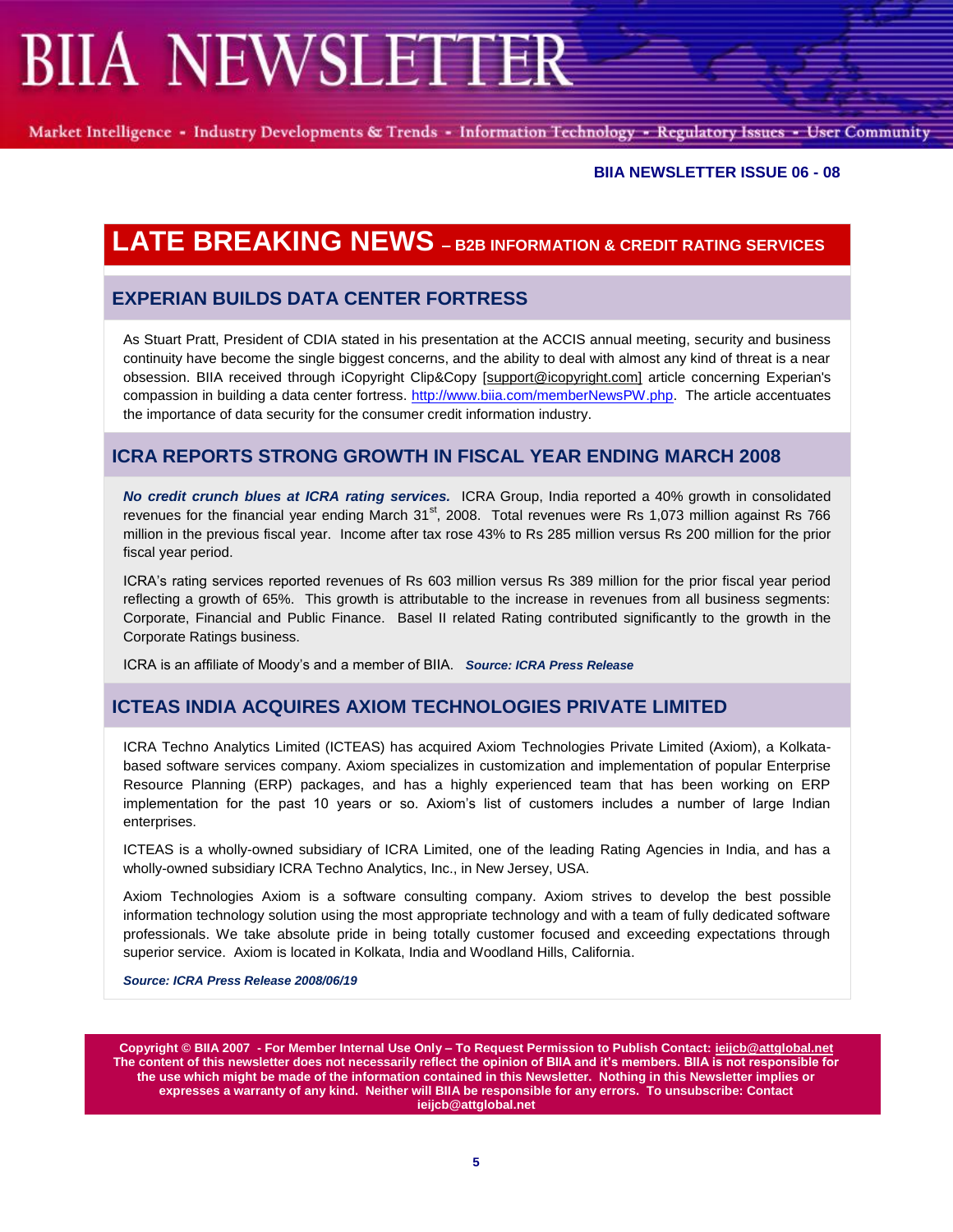Market Intelligence - Industry Developments & Trends - Information Technology - Regulatory Issues - User Community

#### **BIIA NEWSLETTER ISSUE 06 - 08**

# **LATE BREAKING NEWS – B2B INFORMATION & CREDIT RATING SERVICES**

### **CREDIT CRUNCH: BANKS IN ASIA SINGED BUT NOT BURNT SAYS CRISIL**

Based on an assessment by CRISIL (Standard & Poor"s partner in India) indicates that most Asian financial institutions, and global institutions with dominant exposures in Asia, remain relatively unaffected by the current global credit crisis. The institutions were shielded by their asset mix, which primarily consists of Asian credit and related assets. Their aggregated exposure to US mortgage-backed assets is, in contrast, much smaller.

The highest write-down reported so far by any Asian financial institution is US\$ 5.4 billion (Mizuho Financial Group). The total write-downs by Asian institutions are less than 6% of the worldwide total. Major US and European financial institutions have, on the other hand, reported much larger losses, with the five worst affected players contributing more than 40% of the total write-downs and credit losses so far. CRISIL stated that the total write-downs and credit losses worldwide are estimated to be US\$ 300 billion. *Source: CRISIL PR 2008/05/08*

## **AUSTRALIA'S ECONOMY WOULD BENEFIT FROM CREDIT REFORM SAYS REPORT FROM VEDA ADVANTAGE**

Much needed reform of the Australian credit reporting system could boost the Australian economy by \$1.7bn, help lower interest rates, and lower default rates, according to a report by Access Economics, commissioned by Veda Advantage and released today. To read the full report click on the link below.

http://www.vedaadvantage.com/latest\_news/access-economics-report.aspx

### **EQUIFAX AND FAIR ISAAC ESTABLISH PARTNERSHIP**

Equifax Inc. (NYSE: **EFX**) and Fair Isaac Corp. (NYSE: **FIC**) announced that they have established a partnership to develop and sell advanced analytics and scoring solutions for businesses and consumers. Under the agreement, the two companies will leverage Equifax's consumer credit data and Fair Isaac's scoring technology, and will jointly market and sell new FICO® analytic products. The companies are also working together to accelerate testing and roll-out of the FICO 08 model for Equifax customers. Separately, Fair Isaac has agreed to dismiss Equifax as a defendant in its lawsuit against VantageScore LLC and the three national credit reporting companies. *Source: Company Press Releases – for full text see page 17*

BIIA reported in its May 2008 Newsletter that CEO Dr. Mark Greene had voiced his desire to repair the relationship with the credit bureau industry. He made this statement in an April meeting with analysts and, notwithstanding their skepticism, he appeared to be very confident about potential success. It is surprising that Equifax, in spite of having invested in credit scoring and VantageScore, has still room for this kind of partnership. It will be interesting to note whether other credit bureaus will follow suit.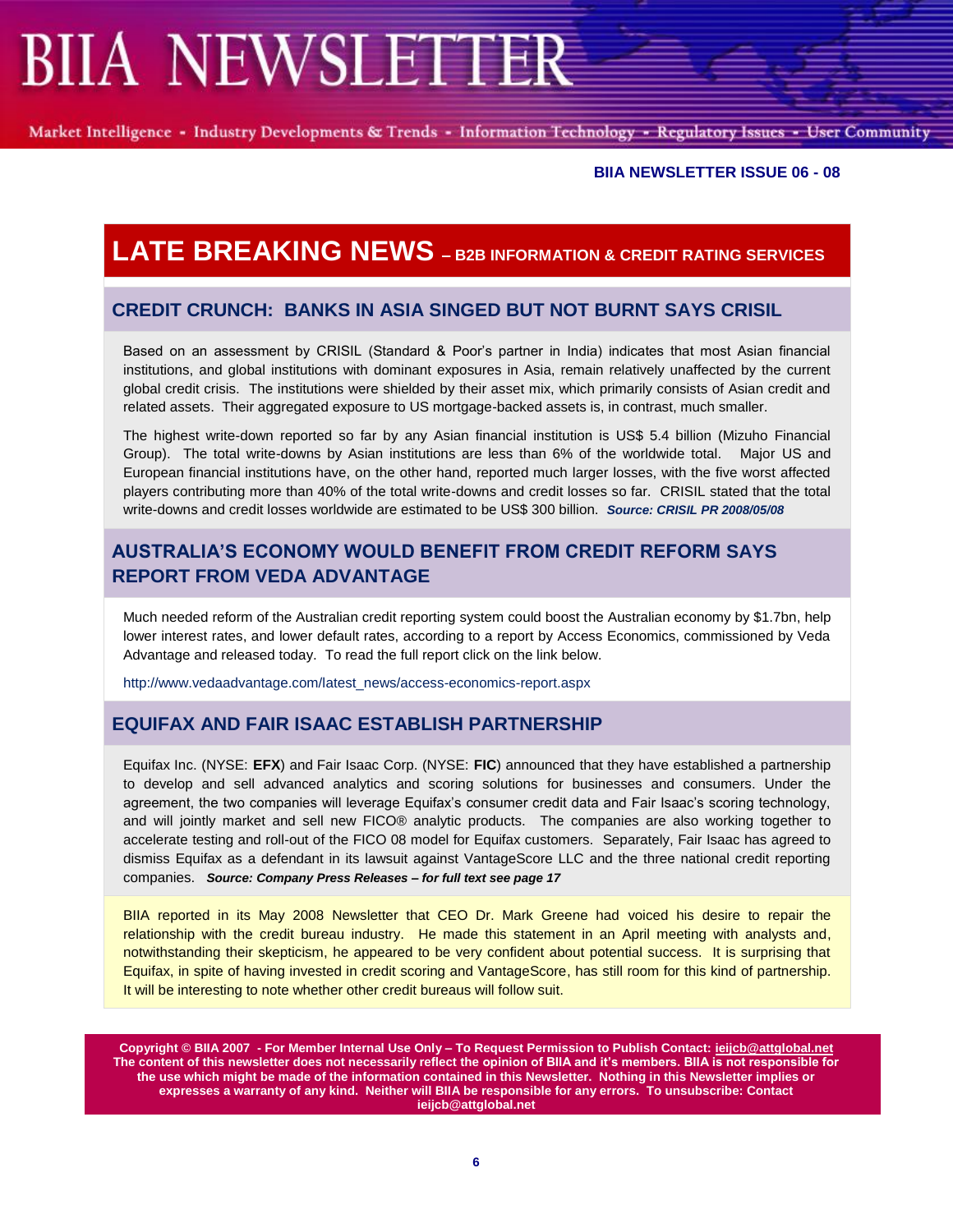Market Intelligence - Industry Developments & Trends - Information Technology - Regulatory Issues - User Community

#### **BIIA NEWSLETTER ISSUE 06 - 08**

# **LATE BREAKING NEWS – B2B DIGITAL MEDIA**

## **INTERNET USERS IN ASIA, RANKED BY PENETRATION**

|                 |                    |                        | <b>Internet Users</b> |                    |
|-----------------|--------------------|------------------------|-----------------------|--------------------|
|                 |                    | <b>Population (mn)</b> | (mn)                  | <b>Penetration</b> |
| 1               | <b>New Zealand</b> | 4.17                   | 3.20                  | 76.7%              |
| $\overline{2}$  | Australia          | 20.60                  | 15.50                 | 75.3%              |
| $\overline{3}$  | South Korea        | $\overline{49.23}$     | 34.91                 | 70.9%              |
| $\overline{4}$  | <b>Hong Kong</b>   | 7.02                   | 4.88                  | 69.5%              |
| 5               | Japan              | $\overline{127}$ .29   | 87.54                 | 68.8%              |
| $\overline{6}$  | <b>Taiwan</b>      | 22.92                  | 15.40                 | 67.2%              |
| $\overline{7}$  | Malaysia           | 25.27                  | 14.90                 | 59.0%              |
| $\overline{8}$  | Singapore          | 4.61                   | 2.42                  | 52.6%              |
| 9               | Macau              | 0.46                   | 0.22                  | 47.0%              |
| 10              | <b>Brunei</b>      | 0.38                   | 0.18                  | 46.2%              |
| 11              | Vietnam            | 86.12                  | 18.23                 | 21.2%              |
| 12              | China              | 1,330.04               | 210.00                | 15.8%              |
| 13              | Philippines        | 92.68                  | 14.00                 | 15.1%              |
| 14              | Thailand           | 65.49                  | 8.47                  | 12.9%              |
| 15              | Mongolia           | 3.00                   | 0.31                  | 10.3%              |
| 16              | Indonesia          | 237.51                 | 20.00                 | 8.4%               |
| 17              | Pakistan           | 167.76                 | 12.00                 | 7.2%               |
| 18              | <b>Maldives</b>    | 0.38                   | 0.02                  | 5.3%               |
| 19              | India              | 1,148.00               | 60.00                 | 5.2%               |
| $\overline{20}$ | <b>Bhutan</b>      | 0.68                   | 0.03                  | 4.4%               |
| 21              | Sri Lanka          | 21.13                  | 0.43                  | 2.0%               |
| $\overline{22}$ | Nepal              | 29.52                  | 0.32                  | 1.1%               |
| 23              | <b>Burma</b>       | 47.76                  | 0.30                  | 0.6%               |
| 24              | Laos               | 6.68                   | 0.03                  | 0.4%               |
| 25              | Cambodia           | 14.24                  | 0.04                  | 0.3%               |
| 26              | Bangladesh         | 153.55                 | 0.45                  | 0.3%               |
|                 | <b>Total</b>       | 3,666.50               | 523.77                | <b>14.3%</b>       |

#### **Asia Pacific reaches 529 million Internet users!**

According to **[Internet](http://www.internetworldstats.com/stats.htm)  [World Statistics](http://www.internetworldstats.com/stats.htm)**, the number of Internet users in Asia has reached nearly 530 million people.

That represents 14% of the 3.8 billion people living in Asia. Internet users in Asia now account for 37% of all Internet users worldwide. Asia is home to the largest number of Internet users, followed by Europe with 382 million - or 27% of all Internet users.

As of March 2008, Asia"s Internet penetration rate was 14%. That is well below the global average of 21%. According to Internet World Stats, the total number of Internet users worldwide now stands at 1.4 billion people.

According to BSG"s

analysis, Japan has 87.5 million Internet users – the second largest Internet population behind China"s 210 million. Internet penetration in Japan continues to be strong at 68.8% which is the fifth highest in the region behind New Zealand, Australia, South Korea and Hong Kong.

*Source: Japan Roundup Report by BSG Hong Kong – [www.bsgasia.com](http://www.bsgasia.com/)*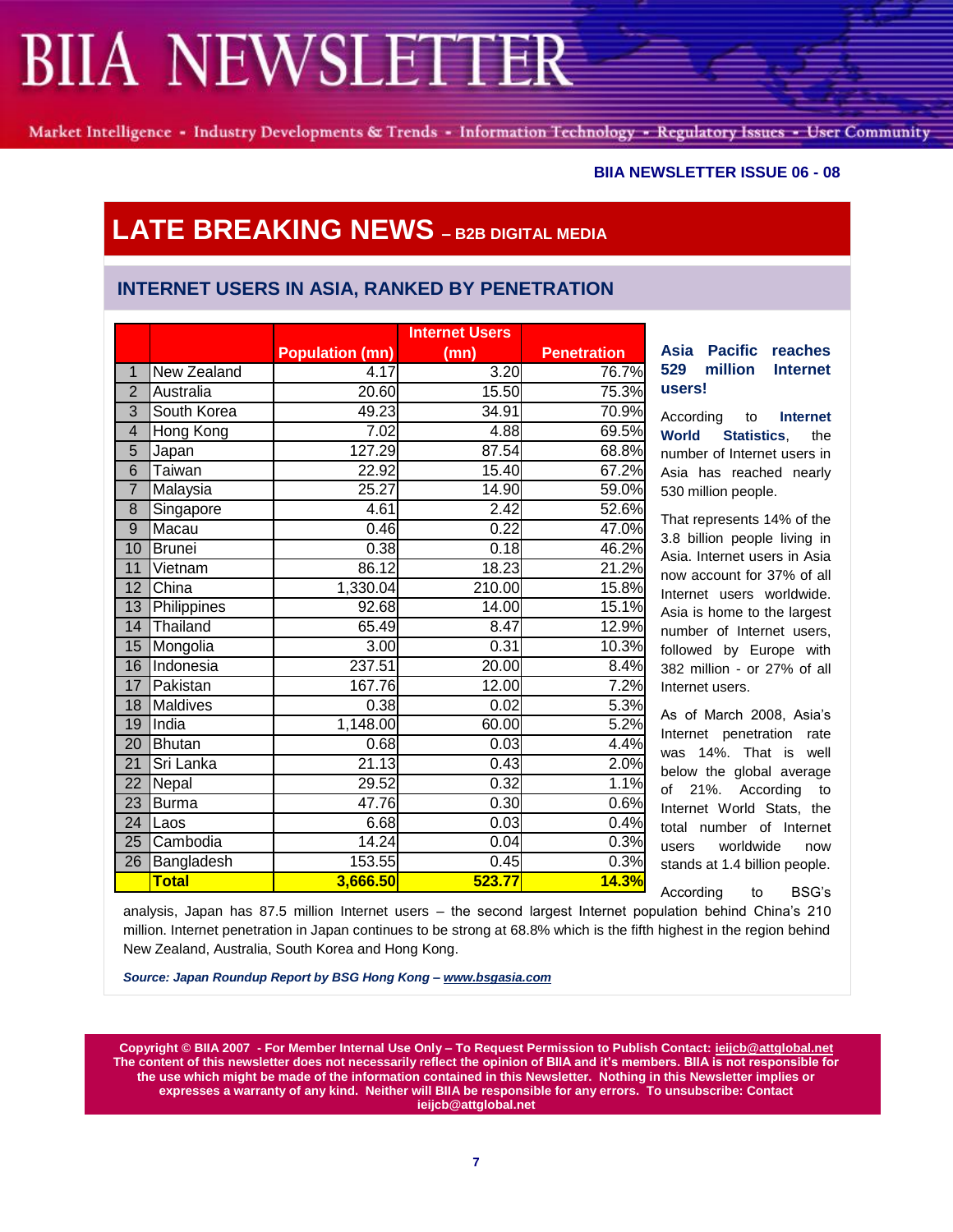Market Intelligence - Industry Developments & Trends - Information Technology - Regulatory Issues - User Community

#### **BIIA NEWSLETTER ISSUE 06 - 08**

## **LATE BREAKING NEWS – B2B DIGITAL MEDIA**

### **UNITED MEDIA – INFORMA MERGER TALKS BROKEN OFF**

A private equity consortium (Providence Equity Partners Ltd. and Carlyle Group) is said to have approached Informa PLC's board with a cash proposal, after merger discussions between Informa PLC and United Business Media PLC. had been broken off. Informa's current capitalization is approximately Pound Sterling 1.9 billion.

Informa, which owns Datamonitor, had 2007 revenues of 1,129 million Pounds Sterling. Revenue breakdown: 15% originated from the UK, from Continental Europe 29%, from North America 37% and from ROW 19%. United Business Media 2007 revenues were 891 million Pounds Sterling; 23.4% originated from the UK; 45.6% from North America; 16.1% from Europe and 15% from Asia and ROW. *Source: Company Press Releases and Annual Reports*

Chuck Richard, Vice President & Lead Analyst of Outsell Inc. had commented in a recent Outsell Insight: "In a very radical shift in style, UBM broke a three year trend of making small acquisitions (52 since 2005 averaging \$15 million each) and confirmed it is looking at a mega-deal for larger player Informa. We see more benefit to users from continuing the old strategy, and are skeptical of the outcome of this type of mega-merger." *[http://www.outsellinc.com](http://www.outsellinc.com/)*

### **REUTERS AND TIME OF INDIA ENDED RELATIONSHIP**

Reuters and Time of India owners Bennett, Coleman & Co Ltd have ended their 3 year old JV. Times Global Broadcasting owns and operates the English news channel Times Now. Local media reports suggest that Reuters is looking for a new partner for India broadcast activities. *Source: BSG www.bsgasia.com*

### **LEXISNEXIS BUTTERWORTHS INDIA MERGES WITH WADHWA NAGPUR**

LexisNexis announced the merger of Wadhwa Nagpur, one of India's providers of legal publishing information, with LexisNexis Butterworths India. The combined company, headquartered in New Delhi, will be the leader of legal information solutions in India. The merger reinforces LexisNexis' commitment to the India market and bolsters the company's ability to take advantage of additional market growth drivers, including digitization of courts, the rapidly growing legal profession and the increasing demand for information solutions.

LexisNexis Butterworths India is recognized in India as a premier legal publisher and solutions provider, offering products such as Halsbury's Laws of India and Mulla series which are widely used and respected in the legal community. Wadhwa Nagpur offers a number of products in the field of legal, tax and regulatory (LTR) treatises such as: Ramaiya's Guide to the Companies Act, Tannan Banking Law & Practice in India, Chaturvedi & Pithisaria on Income Tax Law and Ratanlal & Dhirajlal series on The Indian Penal Code.

#### *Source: LexisNexis Press Release*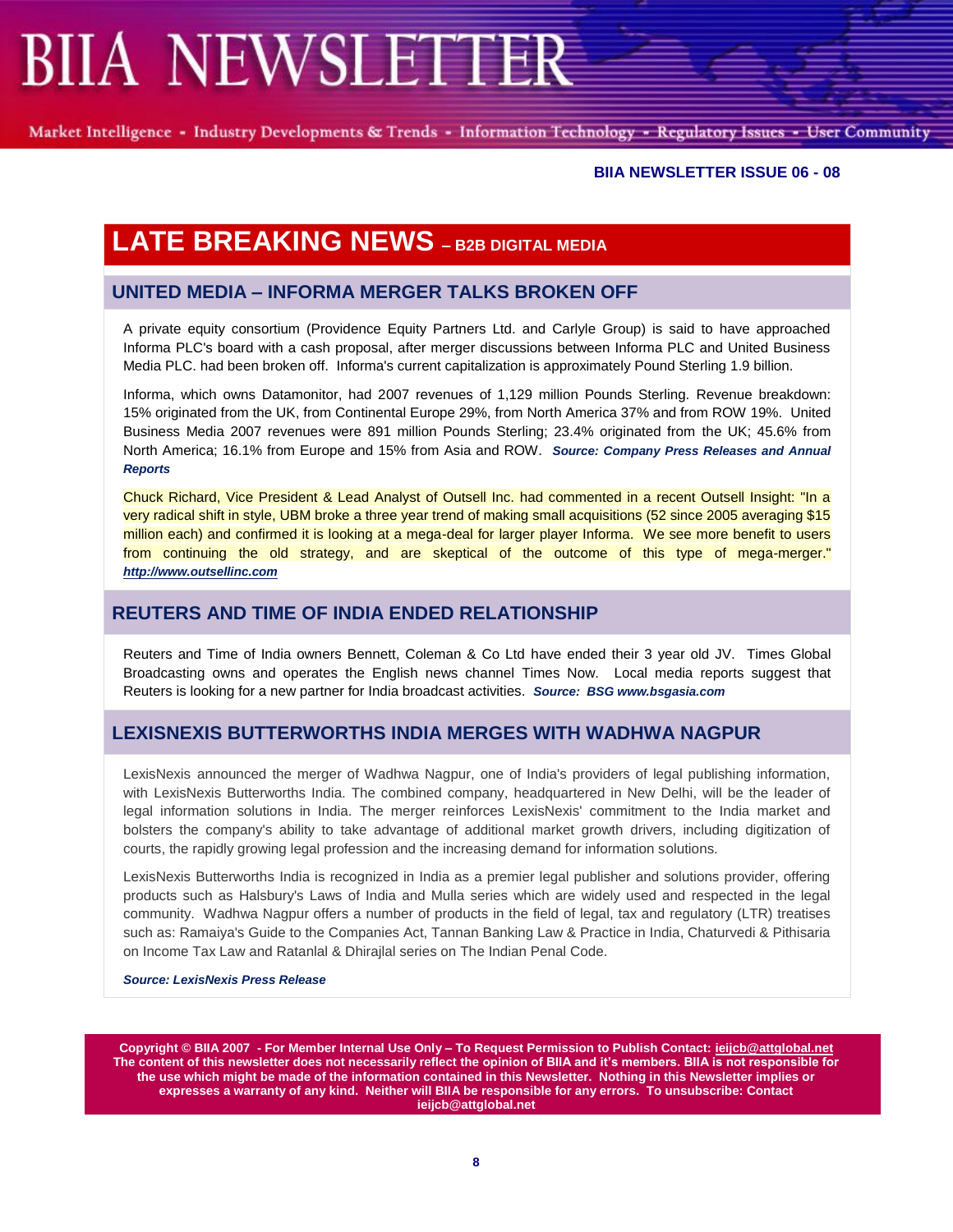Market Intelligence - Industry Developments & Trends - Information Technology - Regulatory Issues - User Community

#### **BIIA NEWSLETTER ISSUE 06 - 08**

## **LATE BREAKING NEWS – B2B DIGITAL MEDIA – INDUSTRY TRADE SHOWS**

#### **MAGAZINE REVENUES DECLINE – B2B TRADE SHOWS CONTINUE TO GROW**

For the comparable period of time, first quarter 2008, magazine revenues experienced a 5.3% decline. But while overall magazine revenue declined, five of the 21 BIN categories continued to experience growth. Digital revenues also continued to grow. Despite these recessionary times, industry trade shows continue to show modest growth with first quarter revenues increasing from \$2.94 billion to \$2.98 billion; up 1.5%. *Source: [www.americanbusinessmedia.com](http://www.americanbusinessmedia.com/)*



*CEIR Report:* Growth in the exhibition industry continued in 2007 at a rate of 3.2% over 2006 levels according to the *CEIR Index*. This compares favorably when matched against the 2.2% growth rate for real U.S. Gross Domestic Product (GDP) year-over-year. However, the rate of growth for the exhibition industry slowed in 2007 as compared to growth rates of 5.3%, 5.8% and 4.8% in 2004, 2005 and 2006 respectively. The first three quarters of 2007 saw positive growth for the overall exhibition industry of 3.5%, over the first three quarters of 2006. However, the exhibition industry softened a bit in

the fourth quarter of 2007, declining 1.9% versus 2006 levels. Three of the four key industry metrics decreased during the period, including NSF (-3.0%), Exhibitors (-3.6%), and Revenue (-1.6%). Attendance, however, grew nearly 1% in the fourth quarter.

Of the 11 industry sectors measured by the *CEIR Index*, all except the Building and Construction sector grew in 2007. The Government sector led industry growth with a 12.6% gain for the year. The two charts included in this chapter show a ranking of sector performance on a CAGR (compound annual growth rate) basis from 2000 to 2007 and on a year-over-year basis of 2007 versus 2006. To read the full story access: *http://www.jegi.com/files/docs/2008CEIRIndexReport.pdf*

2007 Top 5 Industry Sectors, b2b Exhibitions: Business is booming for b2b exhibitions. An impressive 60 million people attended nearly 10,000 events in 2007, generating \$11.2 billion in revenue, according to CEIR.

| <b>Industry Sector</b>                                  | # of Events | % of Total |
|---------------------------------------------------------|-------------|------------|
| Medical and Health Care                                 | 2.340       | 23.4%      |
| <b>Professional Business Services</b>                   | 1.440       | 14.4%      |
| Communications and Information Technology               | 1.270       | 12.7%      |
| Government, Public and Nonprofit Services               | 1,190       | 11.9%      |
| Sports, Travel, Entertainment Art and Consumer Services | 920         | 9.2%       |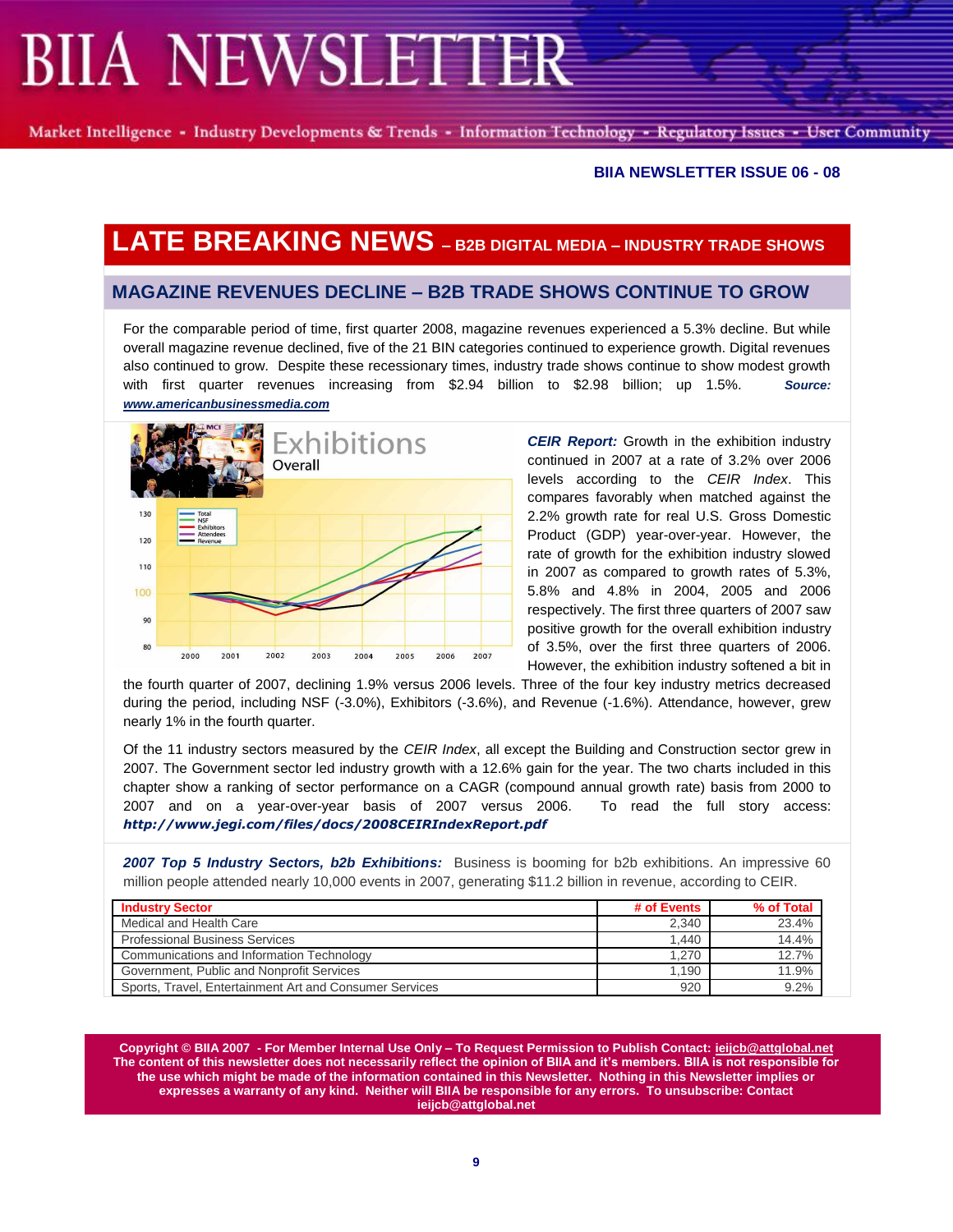Market Intelligence - Industry Developments & Trends - Information Technology - Regulatory Issues - User Community

#### **BIIA NEWSLETTER ISSUE 06 - 08**

# **PEOPLE ON THE MOVE**

## **BIIA MEMBERS ELECTED TO THE SIIA CONTENT BOARD**

The Software & Information Industry Association (SIIA), the principal trade association for the software and digital content industry in the USA, announced the new members of its Content Division Board of Directors: Two executives of BIIA member companies have been elected to serve on the 12 member SIIA content board:

- Daniel Duncan, Director Government Affairs, The McGraw-Hill Companies
- Kate Worlock, Director Market Intelligence Service, Outsell Inc.

BIIA congratulates both executives for this outstanding recognition of their service to the content industry. *Source: www.siia.net*

### **RESHUFFLE AT XINHUA**

As reported briefly in the May issue XINHUA FINANCE has announced the promotion of president Jae Lie to CEO. Mr. Lie has been with Xinhua Finance since 2000 and has been a director of the company since 2004.

Needless to say there was much discussion in the press about the significance of [Fredy Bush's decision to step](http://www.prnewswire.com/cgi-bin/stories.pl?ACCT=104&STORY=/www/story/05-26-2008/0004820594&EDATE=)  [aside](http://www.prnewswire.com/cgi-bin/stories.pl?ACCT=104&STORY=/www/story/05-26-2008/0004820594&EDATE=) as CEO of Xinhua Finance in favour of Jae Lie (both pictured below). *[According to Reuters](http://www.reuters.com/article/reutersEdge/idUSHKG7081020080526)*, the company will focus on its "aims to divest non-core assets and focus on its main China market as it tries to boost a share price, which is off almost 60 percent this year". It notes that, as well as the CEO change; the company "launched a consent solicitation on \$100 million of 10 percent senior guaranteed notes due 2011. The move is aimed at providing it with flexibility to dispose of some non-core businesses, including communications and investor relations firm Taylor Rafferty". Fredy Bush will step up to the role of Vice Chair of Tokyo-listed XFL while retaining the CEO position at NASDAQ-listed subsidiary Xinhua Finance Media which she seems intent on building up into a stand-alone China media business. *Source: Paul Woodward, BSG Hong Kong*



Fredy Bush Jae Lie



Ms. Fredy Bush was founder of Xinhua Finance Limited and had been CEO from June 2001 to May 2008. She brings over 20 years of experience in Asia and consistent entrepreneurial success. Possessing unique knowledge of the international financial markets combined with in-depth understanding of relationships and business practices in Greater China, Prior to establishing Xinhua Finance, from 1987 to 1999, she founded and operated a consulting business in Asia, where she helped multinational companies to identify business opportunities in Greater China.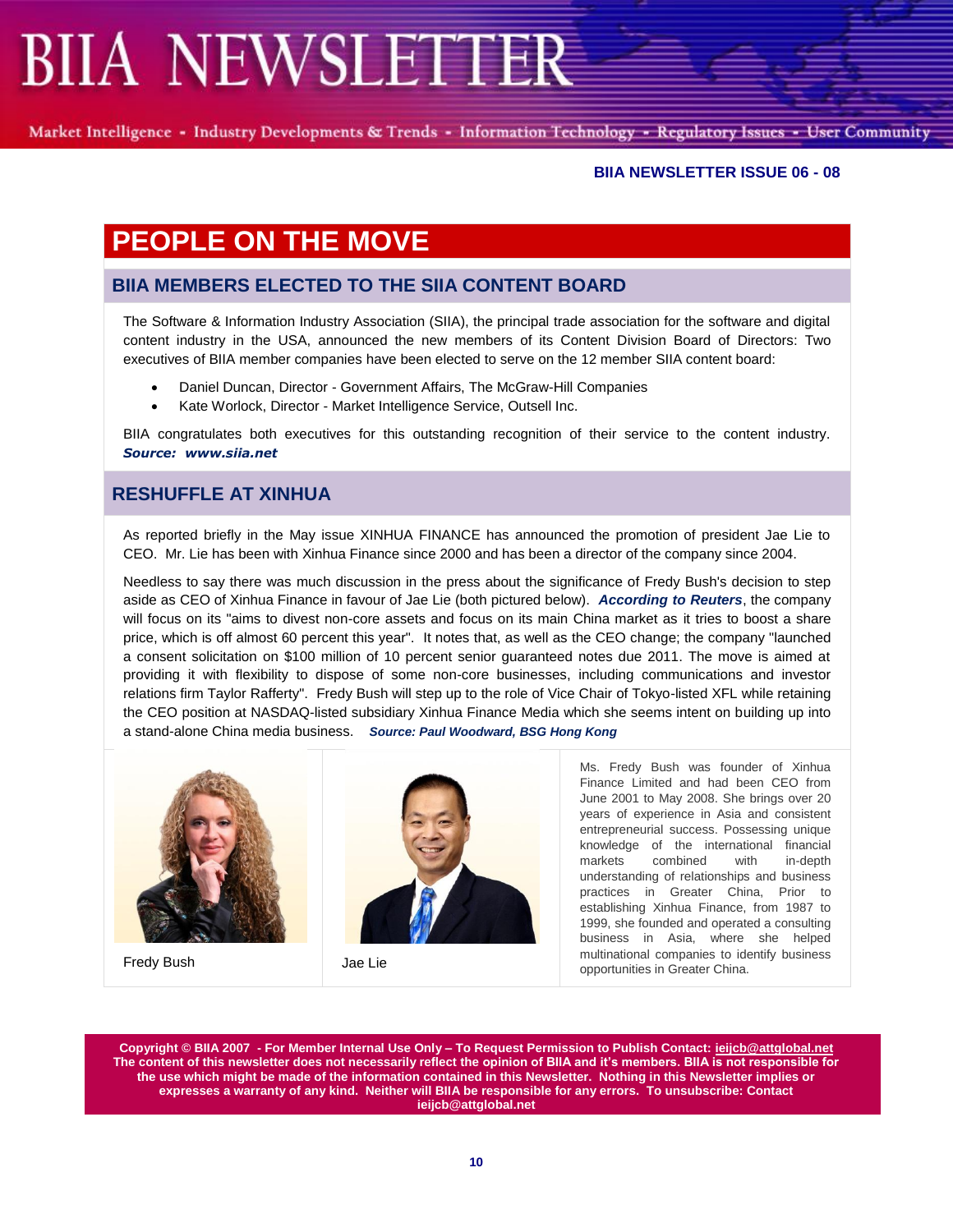Market Intelligence - Industry Developments & Trends - Information Technology - Regulatory Issues - User Community

#### **BIIA NEWSLETTER ISSUE 06 - 08**

# **PEOPLE ON THE MOVE**

### **LEXISNEXIS NEW ZEALAND APPOINTS DARRYN KEILLER GM**

LexisNexis New Zealand announced the appointment of Darryn Keiller to the position of General Manager. He will be based in Auckland and report directly to Max Piper, Chief Executive Officer (CEO).

*Source: LexisNexis Press Release*

## **PAUL WOODWARD FEATURED IN TradeShow's POWER PACK 100**

BSG founder Paul Woodward is featured in *TradeShow Week*['s Power Pack 100](http://www.tradeshowweek.com/article/CA6567588.html?industryid=47240) listing of the most influential people in the exhibition business. Woodward is being complimented: "From his perch in Hong Kong, for years Woodward has had his hand on the pulse of the Asian tradeshow industry, churning out detailed reports on all aspects of the continent's business. He seems to know as much about what's going on in the relatively low-profile countries of southeast Asia as he does about the enormous industry in China. Woodward also runs UFI's Asia/Pacific office." Congratulations!

*Paul Woodward is one of three founder members of BIIA and serves on its Board of Directors*

## **TONY ANGEL NAMED EUROPEAN HEAD OF STANDARD & POOR'S**

Standard & Poor's, the leading provider of financial market intelligence, announced on June  $10<sup>th</sup>$  the appointment of Tony Angel as executive managing director and head of its Europe, Middle East and Africa (EMEA) business. He will report to Deven Sharma, president of Standard & Poor's. Mr. Angel was previously firm-wide managing partner at Linklaters, where over the past three decades he advised leading corporations and financial institutions on a variety of complex transactions and developed a deep knowledge of the world's capital markets.

"The long-term growth outlook for capital markets in the EMEA region presents significant opportunities for Standard & Poor's, and Tony is ideally suited to help us capitalize on those opportunities," said Mr. Sharma. "With more than 30 years of experience at Linklaters working on a wide variety of sophisticated transactions, and 10 years driving the firm's global integration and expansion, he brings a unique combination of proven leadership skills, a keen international perspective and a strong understanding of the capital markets."

#### *Source: S&P Press Release*

### **INFOMEDIA'S MAGAZINE PUBLISHING BUSINESS APPOINTS NEW CEO**

*Infomedia India Ltd.* announced this week the appointment of Mr. Lakshmi Narasimhan as new CEO of its magazine publishing business. Before joining Infomedia Mr. Narasimhan was head of business development at *Network18.* Earlier this year, the *Network18 Group* agreed to purchase a 53% stake in Infomedia India from the private equity arm of the Indian bank, *ICICI. Source: Exchange4media release*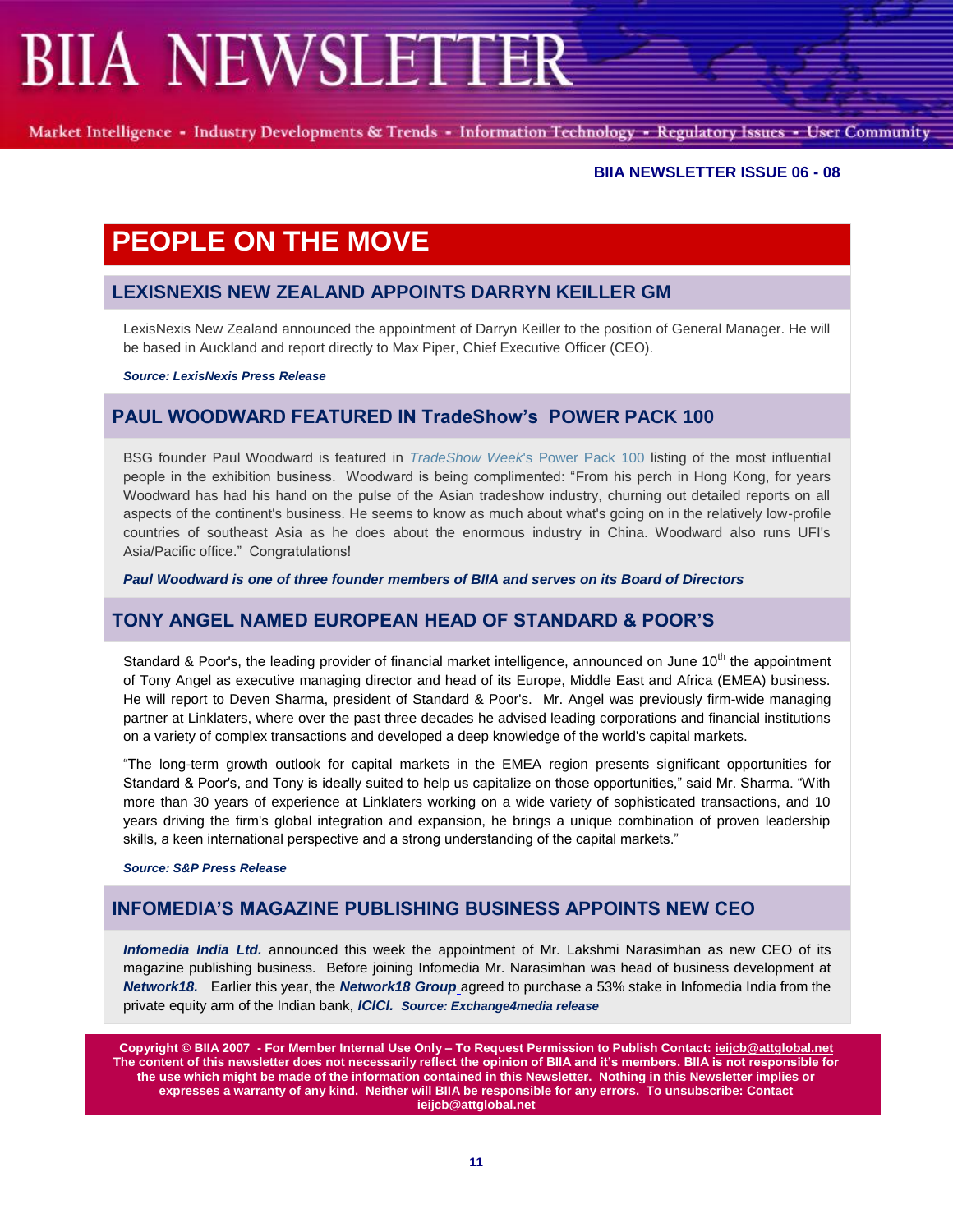Market Intelligence - Industry Developments & Trends - Information Technology - Regulatory Issues - User Community

#### **BIIA NEWSLETTER ISSUE 06 - 08**

# **MEMBER NEWS**

## **CRIF HOLDS FORUM IN MOSCOW**

The CRIF Forum focused on credit risk and business process management solutions. It was the first CRIF Forum in Russia and it attracted genuine interest from the banking community. The Forum drew more than two hundred participants from Moscow and regional banks as well as CRIF representatives from different countries. Mr. Andrey Suchkov, Senior Vice-President - VTB Bank, was the Chairman of the event.

During the event, CRIF representatives and major Russian banks focused on specialized risk management tools and shared practical experience on how the implementation of modern technical solutions can increase the efficiency of operations and broaden prospects for further development and growth. Participants were able to visit Product Expo – a product exhibition representing the most topical issues in Credit risk management such as Loan Origination, Collection, Portfolio Management, and Anti Fraud Solutions.

CRIF has been present in Russia since 2005. Today not only the National Bureau of Credit Histories cooperates with CRIF, but also several major banks amongst which are URALSIB, KMB Bank and MDM Bank.

*Source: CRIF Press Release – [www.crif.com](http://www.crif.com/)*

### **TRANSUNION LAUNCHES PERSONAL LOAN SCORE FOR HONG KONG**

*TransUnion announced on June 25th the launch of Personal Loan Score, the industry's first credit scoring tool designed to help businesses reduce delinquency of unsecured loans for the Hong Kong market.* 

This scoring solution assists businesses in predicting future loan performance and assesses the value of a loan over the next 12 months. By providing innovative evaluation and insight into potential customers' credit scores, the Personal Loan Score can help Hong Kong's businesses make more informed and strategic decisions about attracting the right prospects.Using this score, businesses can manage their risk exposure with increased accuracy, which helps to drive revenue and decrease collection costs.

"A proven scoring system -- geared toward mitigating unsecured loan risk -- is a powerful tool for businesses to assess initial loan applications," said TransUnion's Lawrence Tsong, managing director. "We expect the Personal Loan Score to be the standard for credit risk assessment related to unsecured loans in the Hong Kong market."

TransUnion's Personal Loan Score is specifically tailored for Hong Kong, a market where the quantity of credit data continues to evolve. Now, businesses will be able to enhance modeling for customer acquisition and segmentation practices, which will add value to current operation procedures and business processes.

"Evaluation of consumer lending habits has been at the forefront of the industry, with businesses wanting the necessary tools to make strategic, profitable decisions throughout the customer lifecycle," said Tsong. "With TransUnion's Personal Loan Score, businesses will gain invaluable insight into the credit lifecycle, providing actionable results to minimize future delinquencies."

*For further information contact Michael Lo a[t michaellohk@transunion.hk](mailto:michaellohk@transunion.hk)*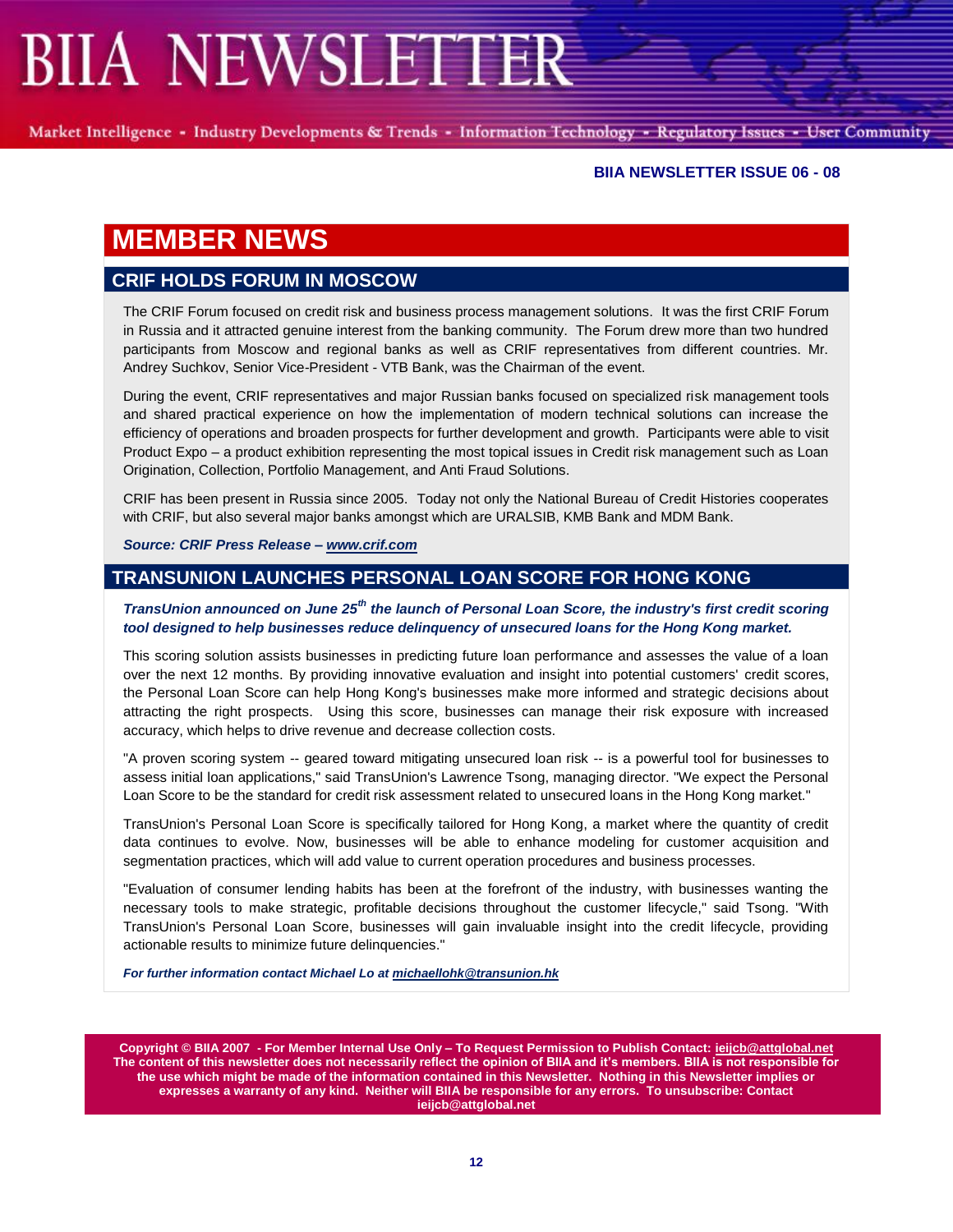Market Intelligence - Industry Developments & Trends - Information Technology - Regulatory Issues - User Community

#### **BIIA NEWSLETTER ISSUE 06 - 08**

# **MEMBER NEWS**

## **TRANSUNION: OFFERS UP TO 9 MONTHS OF FREE CREDIT REPORT MONITORING TO ELIGIBLE CONSUMERS**

CHICAGO, May 29: TransUnion announced that it will soon begin providing eligible U.S. consumers up to nine months of free credit monitoring and related services. The offering is part of a preliminary settlement of a lawsuit that has been pending for many years and arose from a business TransUnion discontinued in 2001. This offering is consistent with TransUnion's commitment to providing consumers with tools and resources that empower them to actively manage their credit health.

On May 28, a judge of the Eastern Division of the U.S. District Court in the Northern District of Illinois granted preliminary approval of the settlement of a class action lawsuit that claims the Defendants violated state laws and the Fair Credit Reporting Act ("FCRA") when they sold certain marketing lists. "We understand that many consumers are concerned about privacy and hope that this settlement demonstrates our commitment to empowering consumers to better understand, manage and protect their credit information," said Colleen Ryan, vice president of corporate and community affairs for TransUnion.

The Class includes all individuals who had an open credit account or an open line of credit from a credit grantor (including, for instance automobile loans, bank credit cards, department store credit cards, other retail store credit cards, finance company loans, mortgage loans, and student loans) located in the United States anytime from January 1, 1987 to May 28, 2008. To receive credit monitoring and related services from the settlement, Class members must go to http://www.listclassaction.com/.

The settlement administrator expects to have this site accessible to the public no later than June 16, 2008. "TransUnion is committed to providing consumers with tools and services that empower them to manage their own credit health," said Ryan. "The services offered through this settlement complement our many consumer empowering initiatives. These include:

- Providing the resources consumers need to make educated decisions regarding their credit
- Becoming the only major credit bureau to provide consumers with access to live operators who can help answer their questions
- Being the first to announce that consumers concerned about identity theft can freeze their credit file in all 50 states
- Partnering with programs like Operation Hope to help inner city families learn how to build and manage their finances.

"The bottom line is that TransUnion is a company based on integrity and there has been no finding that any law was violated," said Ryan. "As a company, we are very pleased with this settlement that entitles so many consumers to these beneficial services."

*Web site:<http://www.transunion.com/><http://www.listclassaction.com/>*

**GET AN ENHANCED LISTING IN THE BIIA INDUSTRY DIRECTORY POWERED BY WAND:<http://www.wand.com/biia/>**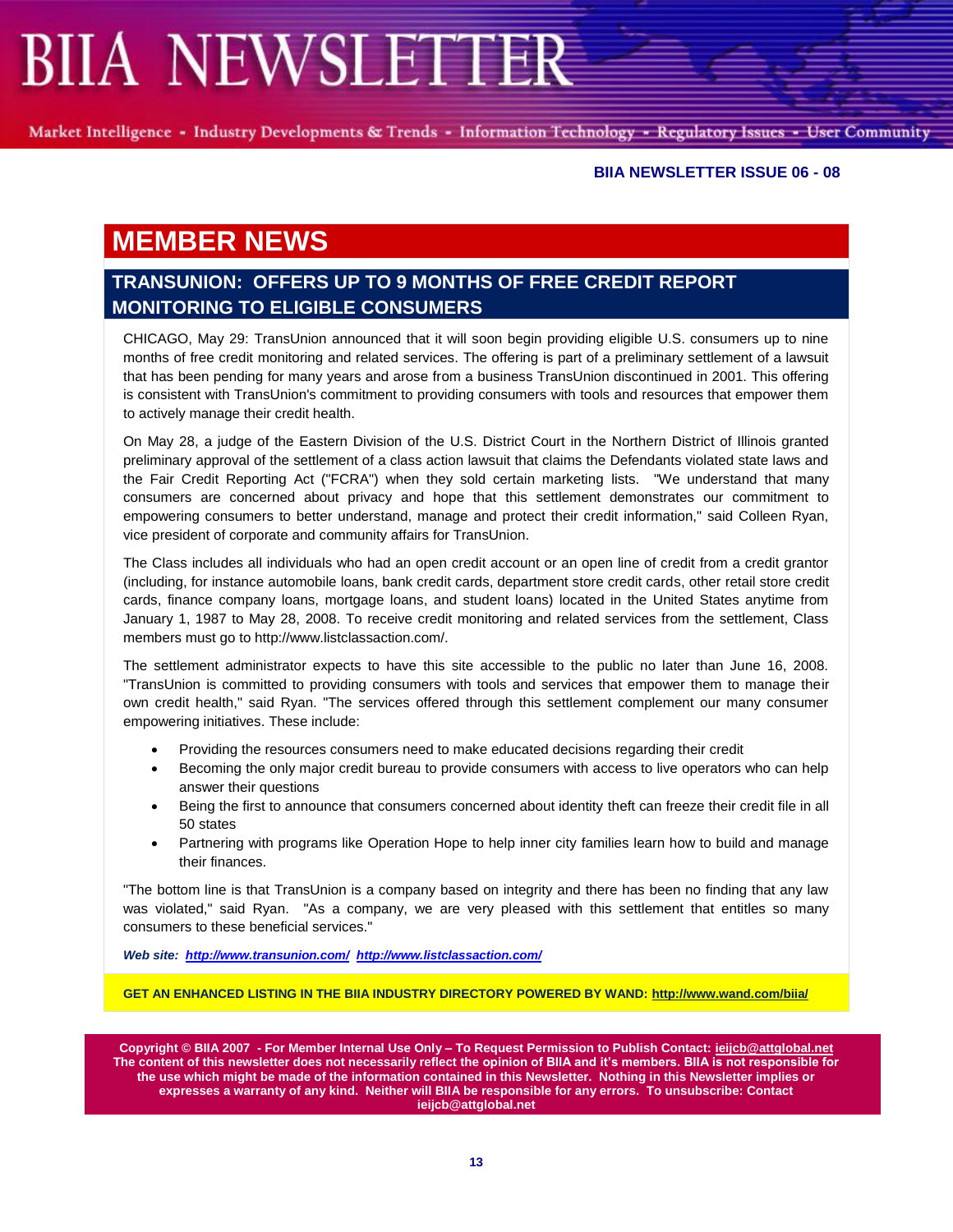Market Intelligence - Industry Developments & Trends - Information Technology - Regulatory Issues - User Community

#### **BIIA NEWSLETTER ISSUE 06 - 08**

# **INDUSTRY NEWS FROM CHINA**

## **XINHUA FINANCE ANNOUNCES AGREEMENT WITH THE SINGAPORE STOCK EXCHANGE**

*Xinhua Finance Limited* announced that its news service, *Xinhua Finance News (XFN)*, will provide the *Singapore Exchange Limited* (SGX) with financial information on the component stocks of the FTSE ST China Index. XFN will also regularly report on China-based companies listed on SGX.

Mr. Lai Kok Leong, a vice president at SGX stated, "SGX is pleased to work with XFN on news coverage of the China market and the FTSE ST China index stocks. With its many in-country bureaus and in-depth understanding of China, this news service will improve the information flow from the local market to investors on SGX."

*Source: Xinhua Finance Release*

#### **XINHUA FINANCE REVENUES INCREASE 36% IN FIRST QUARTER**

Xinhua Finance Limited (XFL) recorded first quarter revenues of US\$63.5 million – a 36% year-on-year increase. The company attributed the growth to expansion of its China operations which accounted for US\$43.6 million of revenues. However XFL recorded a net loss of US\$6.2 million in the first quarter compared with a net profit of US\$94.5 million in the first quarter of 2007. Management noted that the loss included amortization of intangible assets related to a recent acquisition. The profit in the first quarter of 2007 was largely due to a one-time gain of US\$97.5 million from the listing of Xinhua Finance Media – XFL"s NASDAQ-listed subsidiary.

Xinhua Finance CEO Jae Lie commented, "We are pleased with the continued progress of our China businesses during the first quarter of this year. The strong performance of our China businesses is supported by our unparalleled market position and ability to capture opportunities in China"s dynamic market environment. Going forward, we intend to continue our expansion in this fast-growing market, which is our core competency, while focusing on the organic growth of the content business."

*Source: Xinhua Finance Release May 29th, 2008*

## **XINHUA FINANCE OUTLOOK CUT TO "NEGATIVE" BY S&P**

Standard & Poor"s Ratings Service (S&P) has cut its outlook on Xinhua Finance (XFL) from stable to negative. Xinhua Finance"s long-term corporate credit rating was re-affirmed as a "B" rating. S&P stated that "the action reflects uncertainty over XFL's future business strategy and financial performance following the company's announcement that it is seeking consent from bondholders to change the designation of some of its U.S. assets from being restricted subsidiaries."

Xinhua Financial provides financial data covering equity and currency markets in China. The company is listed on the Tokyo Mother"s board*. (Shanghai May 29th, 2008)*

**GET AN ENHANCED LISTING IN THE BIIA INDUSTRY DIRECTORY POWERED BY WAND: <http://www.wand.com/biia/>**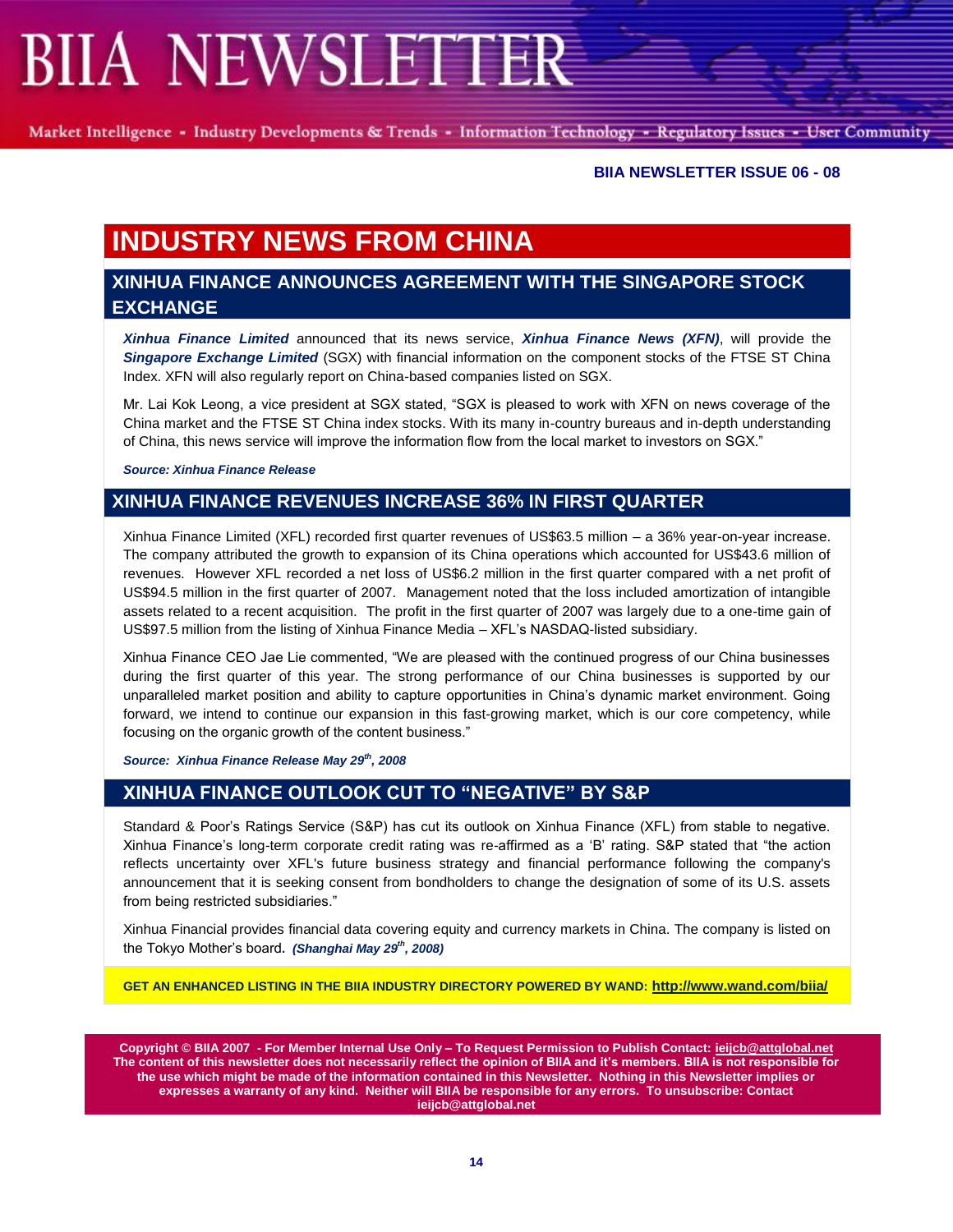Market Intelligence - Industry Developments & Trends - Information Technology - Regulatory Issues - User Community

#### **BIIA NEWSLETTER ISSUE 06 - 08**

# **INDUSTRY NEWS FROM CHINA**

## **CHINA FINANCE ONLINE REPORTS FIRST QUARTER 2008 REVENUES OF US\$11.1 MILLION**

China Finance Online, a provider of online financial data in China, announced that its revenues were US\$11.1 million in the quarter ended 31st March. That is a 117% increase over the first quarter of 2007. Of that total, US\$9.6 million revenues were generated by subscription fees paid by individuals.

GAAP net income was US\$3.5 million in the quarter – an increase of 3.5 times over the same period in 2007. Non-GAAP net income was US\$5.9 million, compared to US\$1.2 million recorded in the first quarter last year. China Finance Online is forecasting revenues in the second quarter to be between US\$13.0 million and US\$13.5 million. Full year revenues are forecast to range from US\$56 million to US\$61 million.

*Source: China Finance Online release*

## **ALIBABA LAUNCHES CHINA TRUSTPASS FOR INDIVIDUALS**

*Alibaba.com* announced this week that the company has launched a new "China TrustPass for Individuals." The service will only be available on *Alibaba.com's Chinese language sourcing site*. Previously, China TrustPass membership was only available to corporations.

The individuals subscribing to the service will need to provide some verification data in order to qualify including their identity card and bank account details. The individual membership fee will be RMB 2,300 compared to RMB 2,800 for the corporate membership. Alibaba.com"s Chinese site has over 280,000 paying members and the company stated that registered users on the website are growing at 36% year-on-year.

Alibaba.com CEO, David Wei commented, "Starting up a new business and trading over the Internet has never been easier and more affordable for entrepreneurs. Alibaba.com has always been a pioneer of trust and safety on the Internet and we believe that a reliable trust system for individuals as well as corporate e-commerce users is essential. China TrustPass for Individuals will help entrepreneurs build credibility and open up new business opportunities." *Source: Alibaba.com Announcement June 10th,2008*

*BIIA Comment: This development has the hall marks of a 'substitute consumer credit bureau' designed to overcome the lack of consumer information in China. The Consumer Credit Bureau operated by the People's Bank of China provides data only to the financial services industry. Other credit grantors are locked out.*

## **PRICE WAR ON CHINA SOURCING SITES?**

Shenzhen-listed Zhejiang Netsun announced this week that it will now offer its "China Supplier" online marketing service at an annual fee of RMB 1,800. Alibaba.com's domestic souring site has almost 25 million registered users and 286,000 paying members. The list price on Alibaba.com"s Chinese website is currently RMB 2,800. Global Sources" Chinese language sourcing site was launched last year and it is currently free of charge.

Netsun operates a network of domestically-focused, vertical industry online sourcing platforms covering chemicals, textiles and pharmaceuticals. *Source: Zhejiang Netsun Release*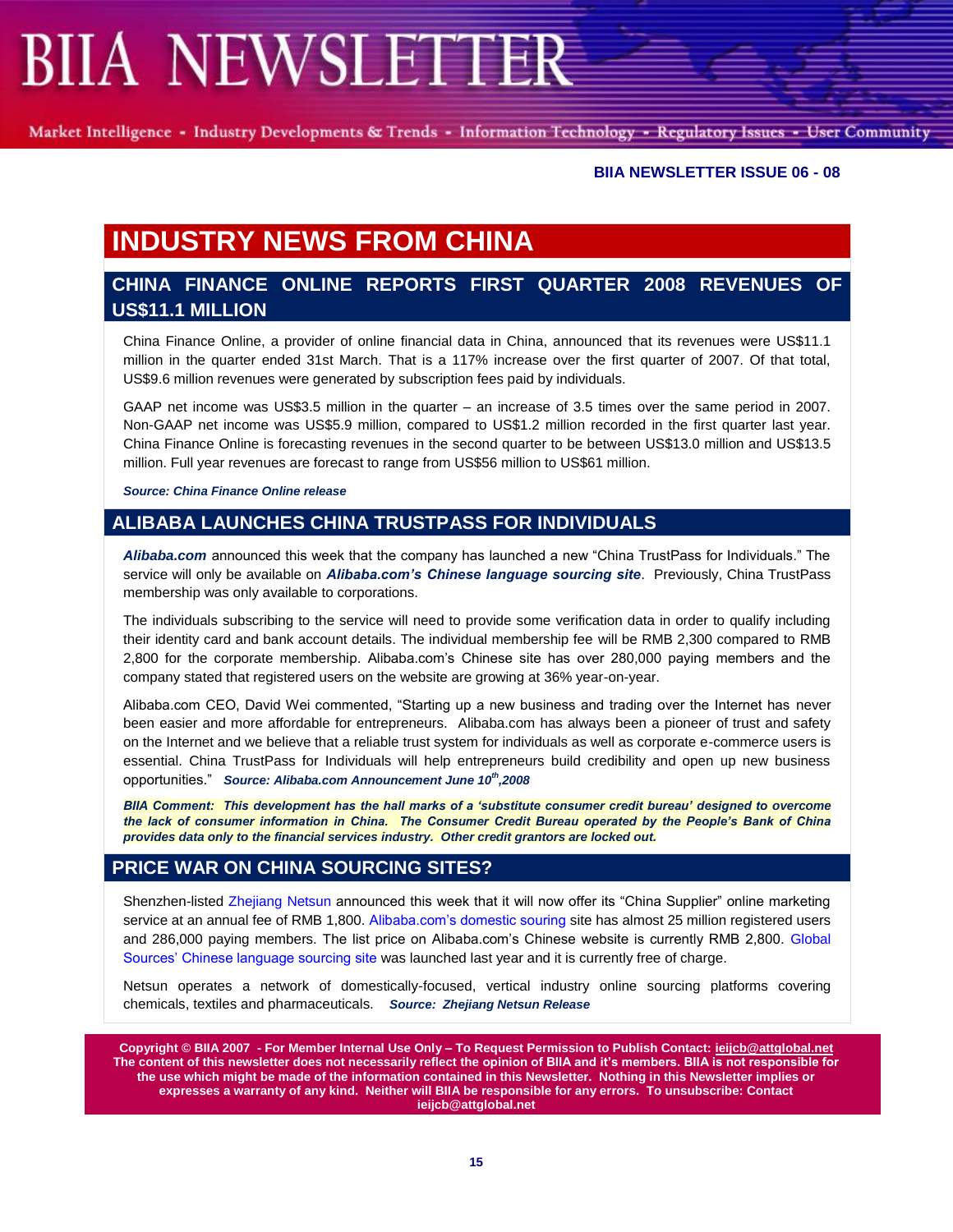Market Intelligence - Industry Developments & Trends - Information Technology - Regulatory Issues - User Community

#### **BIIA NEWSLETTER ISSUE 06 - 08**

# **INDUSTRY NEWS**

## **EQUIFAX AND FAIR ISAAC ENTER PARTNERSHIP TO ACCELERATE DEVELOPMENT AND DELIVERY OF NEW ANALYTIC SOLUTIONS**

*ATLANTA and MINNEAPOLIS, June 10, 2008* **–** Equifax Inc. (NYSE: **EFX**) and Fair Isaac Corp. (NYSE: **FIC**) announced today that they have established a partnership to develop and sell advanced analytics and scoring solutions for businesses and consumers. Under the agreement, the two companies will leverage Equifax's consumer credit data and Fair Isaac's scoring technology, and will jointly market and sell new FICO® analytic products. The companies are also working together to accelerate testing and roll-out of the FICO 08 model for Equifax customers.

#### *Separately, Fair Isaac has agreed to dismiss Equifax as a defendant in its lawsuit against VantageScore LLC and the three national credit reporting companies.*

"Equifax and Fair Isaac have worked closely for many years, developing industry-leading credit tools. This new agreement further solidifies our working relationship and allows both companies to provide better solutions to their customers," said Richard F. Smith, Chairman and CEO, Equifax.

"Our longstanding partnership with Equifax is entering a new phase – one that will drive rapid development and distribution of advanced analytic solutions," said Mark Greene, CEO, Fair Isaac. "When the world"s leading provider of analytics and decision management solutions aligns with one of the world"s leading information technology companies, the customers of both companies win."

On the consumer side, Equifax and Fair Isaac have a long history of providing products that combine the Equifax credit report with the FICO Score, including the delivery of ScorePower™ and ScoreWatch™ through Equifax"s Personal Information Solutions business at Equifax.com, as well as through Fair Isaac"s myFICO.com web site. This new agreement creates additional opportunities for developing better tools and delivering them directly to consumers for use in managing their credit reputation and relationships. *Source: Equifax FORM 8-K SEC Filing*



*The BIIA website traffic is building up slowly. In June the numbers of hits were up to 28,814 compared to 25,646 in May. In May the BIIA website was visited 3,498 times and visitors viewed a total of 9,114 pages.* 

*The BIIA website is therefore well on its way to be a valuable reference site for members, users, regulators and other parties with vested interests in information services.*

*Members are requested to provide press releases, white papers on best demonstrated practices and regulatory issues to keep the information contained in the BIIA library current.*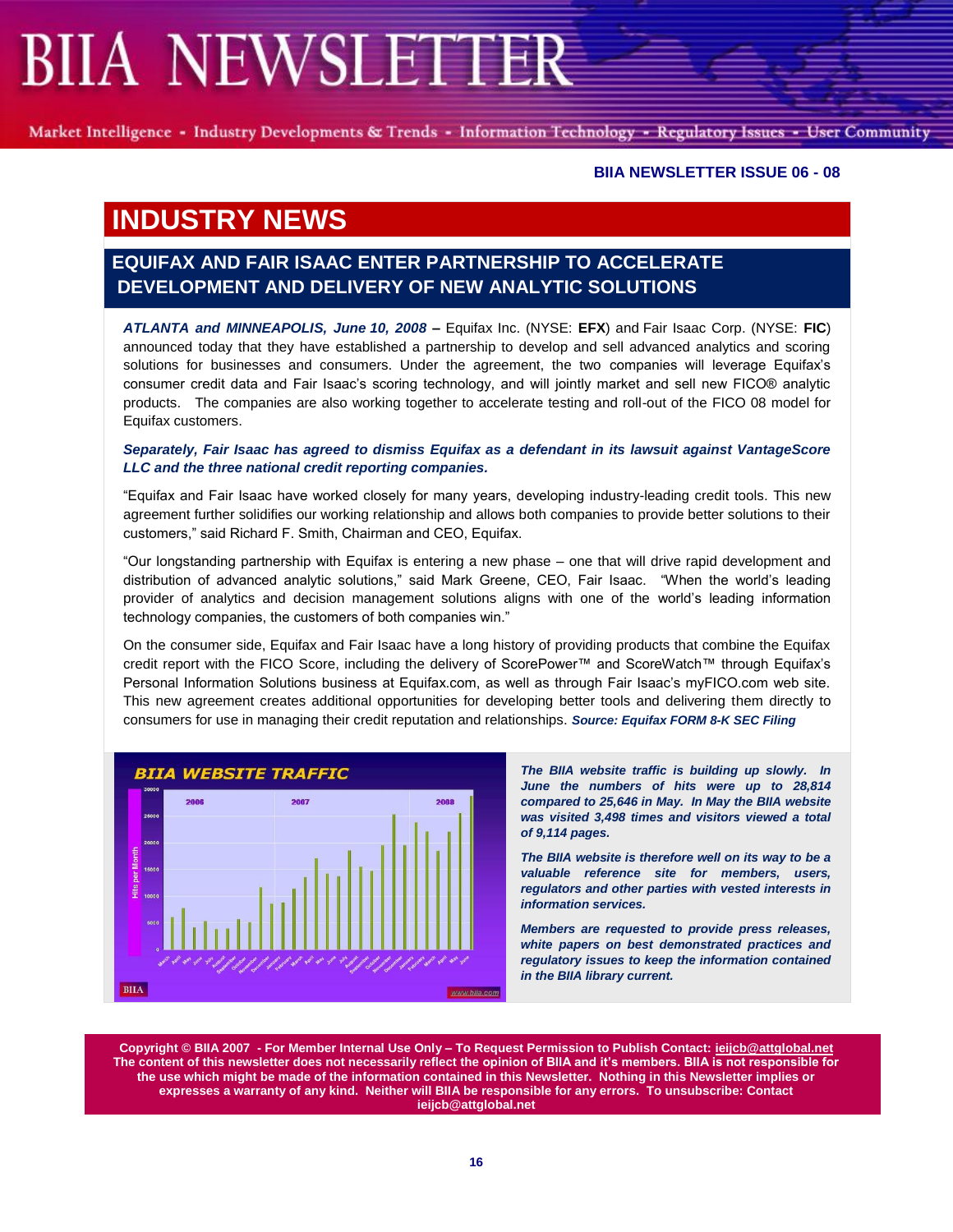Market Intelligence - Industry Developments & Trends - Information Technology - Regulatory Issues - User Community

#### **BIIA NEWSLETTER ISSUE 06 - 08**

# **INDUSTRY NEWS**

## **EXPERIAN IN JOINT VENTURE WITH CCB INC. IN JAPAN**

Experian and its long-term partner CCB Inc. have established a new company called CBEX Solutions Inc. to focus on credit reporting services in banking, credit card and consumer financing industries. The JV will provide advanced credit bureau system operations, information solutions and consultancy services. The new venture appears to be timely due to structural changes in consumer lending, which will have major implications on credit information services.

*Structural Changes in Lending in Japan:* Until recently the cornerstones of Japanese consumer lending were non-banking firms (*Sarakin* or money lenders). Currently there are 10,000 *Sarakin* firms, however, the seven biggest control 70% of the consumer lending market, some of these are publicly listed and are aligned with banks. The *Sarakin* loan business used to fill an important niche in Japanese society because borrowing from banks requires collateral or guarantors and is considered shameful. *Sarakin* loans require no collateral, only identification. Amounts can be as low as US\$100; transactions are akin to ATM machines and take only a couple of minutes. *Sarakin* loans however came at a steep price: 29.2% interest and with ugly collection and repayment methods. In 2006 a new law was introduced to curb heavy handed collection and repayment practices. Interest rates are capped at 20%; loans are not permitted to exceed one third of an annual salary. The new law caused a shake-up of the loan industry, with many firms going bankrupt and the shares of the publicly traded *Sarakin* taking a beating. As a consequence mainstream banks are now moving into consumer lending.

*Implications:* Experian's new venture may be well positioned to benefit from the structural changes in the lending market. The new law in consumer lending will raise the level of respectability and should remove the aspect of shamefulness of borrowing from banks and eliminate the fear of heavy handed collection and repayment practices. Consumer lending by banks are therefore expected to take off, which will drive credit information consumption. The injection of new technology and state of the art information solutions and consultancy services will also lead to safer lending and lower interest rates, setting in motion a new cycle of growth for financial services and credit information. Going it alone appears to no longer be Experian"s business models as evidenced by its joint venture with Sinotrust (China) and a credit bureau venture with major banks in India.

*Source: Experian Press Release and Outsell Inc.*

## **EXPERIAN QAS REPORTS GROWTH IN CUSTOMER BASE**

Experian QAS, a part of Experian<sup>®</sup> specializing in customer [data quality software](http://www.qas.com/address-software.htm) and services, announced in June that its healthcare provider customer base in the United States and Canada has grown by 50 percent during the past 12 months. These healthcare institutions deployed Experian QAS to ensure patient data quality and privacy, shorten revenue cycles and increase patient satisfaction. Experian QAS solutions improve the quality of patient contact data input into any underlying application, from market-leading enterprise solutions to internally-developed systems. *Source[: http://press.experian.com/documents/showdoc.cfm?doc=3160](http://press.experian.com/documents/showdoc.cfm?doc=3160)*

**GET AN ENHANCED LISTING IN THE BIIA INDUSTRY DIRECTORY POWERED BY WAND:<http://www.wand.com/biia/>**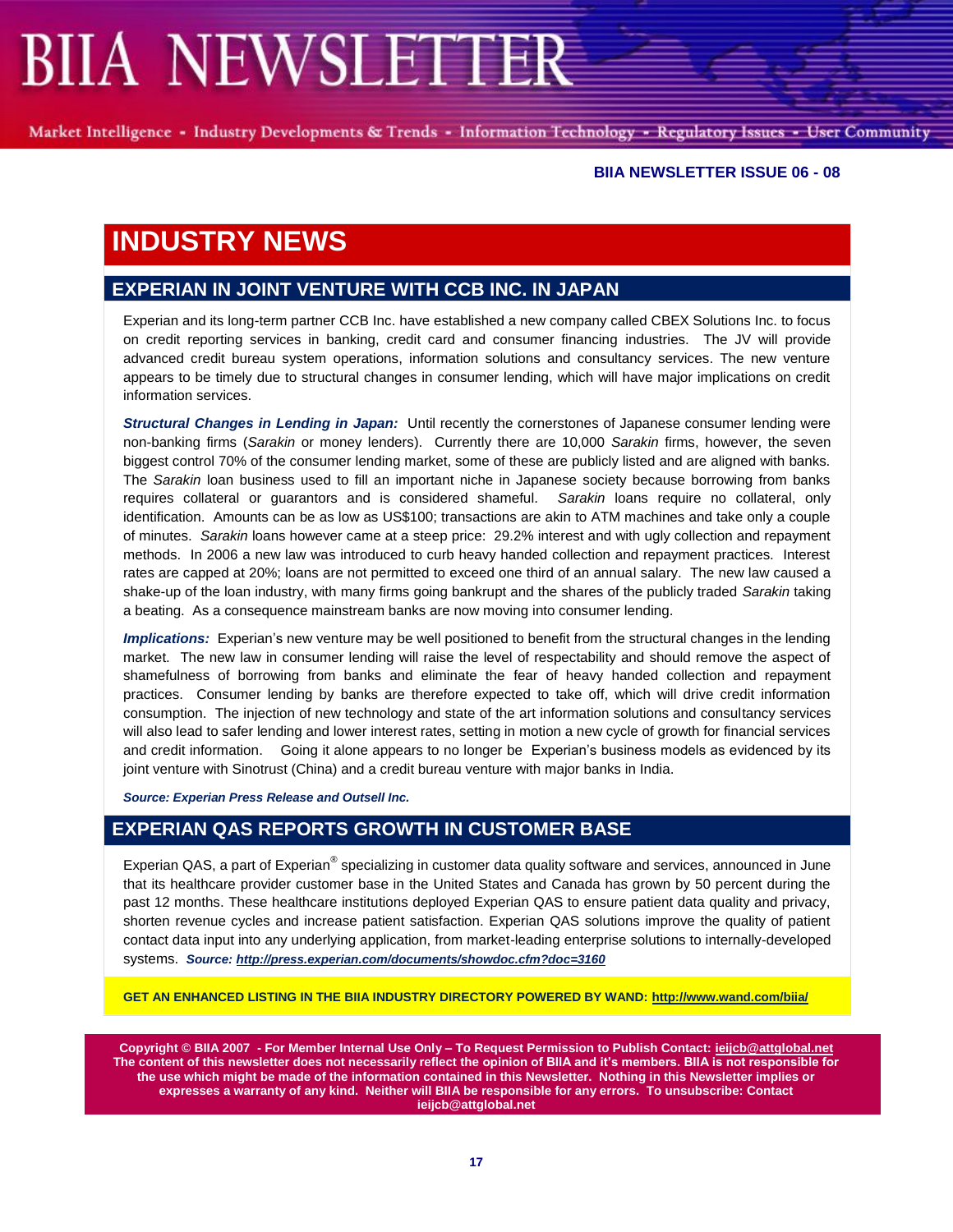Market Intelligence - Industry Developments & Trends - Information Technology - Regulatory Issues - User Community

#### **BIIA NEWSLETTER ISSUE 06 - 08**

# **B2B DIGITAL MEDIA NEWS**

#### **JAPAN**

*In May 2008 Business Strategies Group, Hong Kong [\(www.bsgasia.com\)](http://www.bsgasia.com/) published its JAPAN ROUND-UP report building on the last edition published by BSG in May 2007. It provides a summary of the key developments in Japan's B2B media industry over the past year. The report is segmented into exhibitions, online & mobile and print. The following is an excerpt of key findings:*

Despite its size, Japan"s B2B media market appears to be viewed by many in the industry as a sleepy, slowgrowth market and as a result, it does not always seem to receive the attention that its scale demands. Activities over the past 12 months suggest that this is beginning to change in the online B2B media market, particularly as China-focused companies begin to look towards Japan for new opportunities. Alibaba.com, Baidu and eBay have all made significant announcements regarding their commitment to the Japanese market.

Key trends influencing the market in Japan include the decline of the PC as an Internet access device, the continued rise of mobile devices and the growing popularity of user-generated content. Yet, the conservative traditional Japanese media industry still appears uncertain how to address these trends although three of Japan"s leading newspapers (*Yomiuri Shimbun*, *Asahi Shimbun* and the *Nikkei Daily*) did finally acknowledge the Internet by cooperating to launch a content-sharing website.

#### **Print media in Japan remains huge and stubbornly change-resistant**

Print media is still a huge industry in Japan. Newspapers, magazines and mangas (comic books) remain big businesses. The Japanese market is home to six of the world"s top-circulating newspapers. Print magazines are extremely popular and readily available through a variety of outlets from the mega-books stores down to the ubiquitous Japanese convenience store. The traditional Japanese publishers that manage these titles are still obviously reluctant to embrace the transition from print to online and the industry has enjoyed a degree of protection from foreign competition due to language barriers and the regulatory environment. However, there are a few signs that the inevitable change is beginning to take root in Japan"s print media.

#### **Three Japanese newspapers announce tie-up to "combat the threat" of Internet**

In October last year, three leading Japanese newspapers announced they had agreed to cooperate to mitigate the threat they see from the Internet. The *Yomiuri Shimbun*, *Asahi Shimbun* and *Nikkei Daily* will cooperate in the online production and distribution of their newspapers. The three newspapers plan to set up a new, single website that will publish articles from all three publications. The president of Nikkei Inc., Ryoki Sugit, stated that "The largest purpose is to help readers realise the role of newspapers seen in the Internet media."

*Courtesy: Business Strategies Group, Hong Kong – [www.bsgasia.com](http://www.bsgasia.com/) – a BIIA Founder Member*

## **GET AN ENHANCED LISTING IN THE BIIA INDUSTRY DIRECTORY POWERED BY WAND: <http://www.wand.com/biia/>**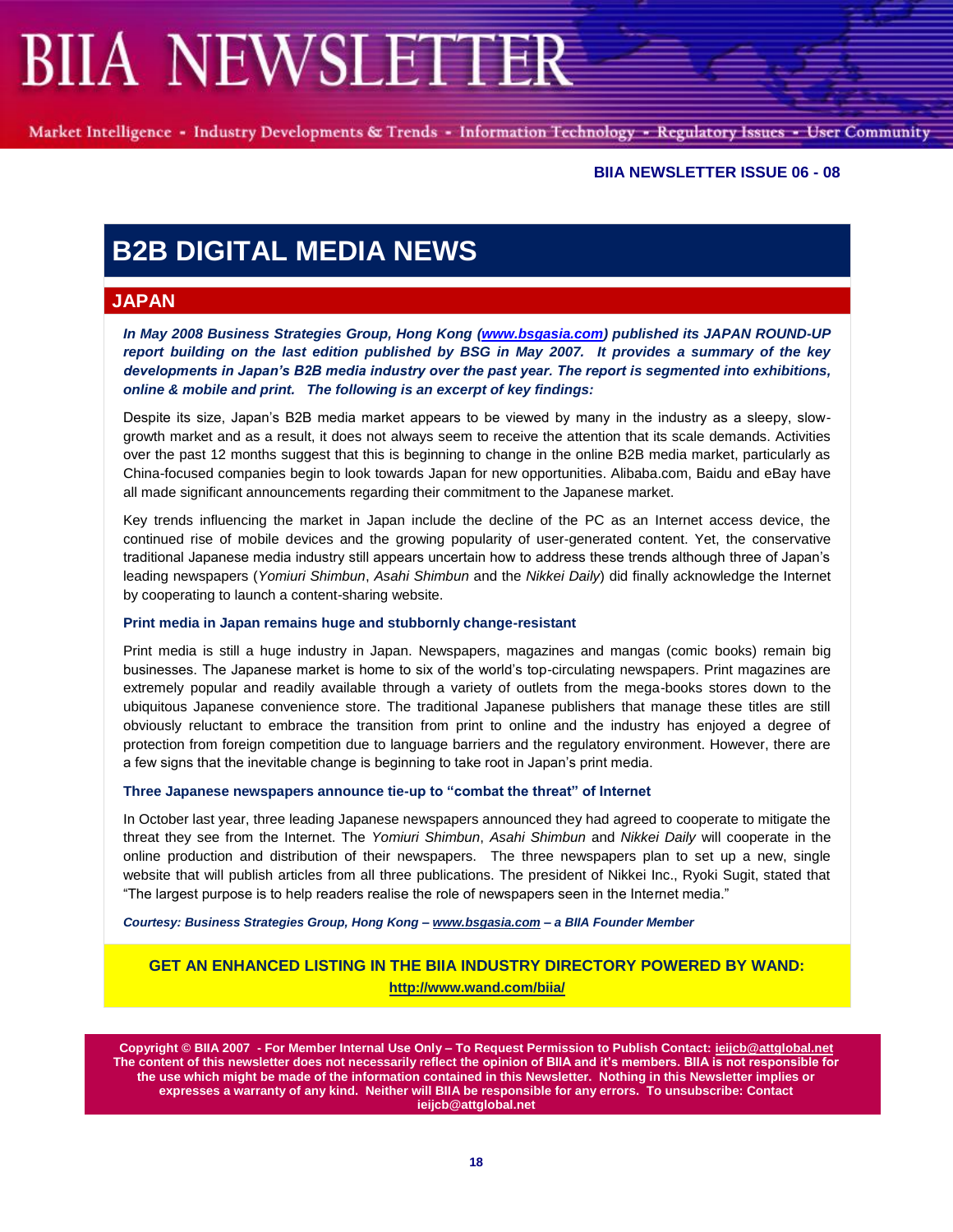Market Intelligence - Industry Developments & Trends - Information Technology - Regulatory Issues - User Community

**BIIA NEWSLETTER ISSUE 06 - 08**

# **FROM THE REGULATORY CORNER**

## **THE EU AND RATING AGENCIES - TOO MUCH HYPE, WHAT HAPPENED TO COMMON SENSE?**

*The rating agencies seem to have ticked off Europeans to the point where a lot of hype has filtered into speeches and potential initiatives. While the SEC in the US is making satisfactory progress with the rating agencies, Europeans think this is not enough and call for tougher standards. What will Asian regulators make all of this? Will they be encouraged to create separate standards?*

*Dwight Cass of Breakingviews.com commented on the recent speech by Charlie McCreevy, the EU internal market commissioner: "McCreevy's regulations aren't the answer. They risk giving investors more confidence than warranted, something that could backfire when the next credit crisis strikes." Mr. Cass of Breakingviews.com felt it would be better for regulators to get out of the ratings business altogether. The rating agencies would have to prove their mettle in the market for ideas and credibility. Mr. Cass's suggestions have merits, but that would mean that regulators would have to vacate their positions. Something they may not be willing to do.* 

**Context:** In his Dublin speech **Charlie McCreevy** sounded more like an elected official on the campaign trail, rather than a rational public official in charge of EU's internal market. He bluntly stated "The IOSCO Code of Conduct, to which the rating agencies signed up, has been shown to be a toothless wonder. The fact is that despite the checks on compliance with IOSCO code, no supervisor appears to have got as much as a sniff of the rot at the heart of the structured finance rating process before it all blew up." McCreevy said he would not wait for the rating agencies to clean up their act. The steps which rating agencies had to-date undertaken were insufficient and that a European regulatory solution was now necessary to deal with some of the core issues. Commissioner McCreevy's speech is available on: [http://europa.eu/press\\_room/index\\_en.htm](http://europa.eu/press_room/index_en.htm)

Not too long ago **Eddy Wymeersch**, Chairman of the Committee of European Securities Regulators (CESR) said at the very least they (European regulators) will now have to introduce tougher codes of conduct for credit rating agencies. "It is still not clear in the European Commission whether there will be laws on credit rating agencies. EU Internal Market Commissioner Charlie McCreevy has to decide. That is his decision," Wymeersch said. "We are fed up with the rating agencies. Their performance was somewhat puzzling," Wymeersch told a Reuters Funds Summit in Luxembourg and added "some of the ideas being looked at included "naming and shaming" and reprimanding ratings agencies for any unacceptable behavior**.** CESR is an assembly of national securities watchdogs from the 27 EU states. Mr. Wymeersch is also the head of Belgium's banking and insurance supervisor, CBFA (as covered in BIIA Newsletter March 2008).

**Ms. Merkel**, the German Chancellor stated in a recent interview that it was time to create a "European Rating Agency". Does this mean that a European rating agency would be more impartial than Fitch, Moody"s, and S&P? What about Fitch? It is European and a majority-owned subsidiary of [Fimalac,](http://www.fimalac.com/) S.A., an international business support services group headquartered in Paris, France.

Why aren't there more European rating agencies? There are a number of excellent choices: Bertelsmann and Reuters for instance? It has been said that both looked into the merits of entering the rating business from time to time. Perhaps Ms. Merkel should ask them why they decided against it.

*Source: EU website and European Press Coverage*